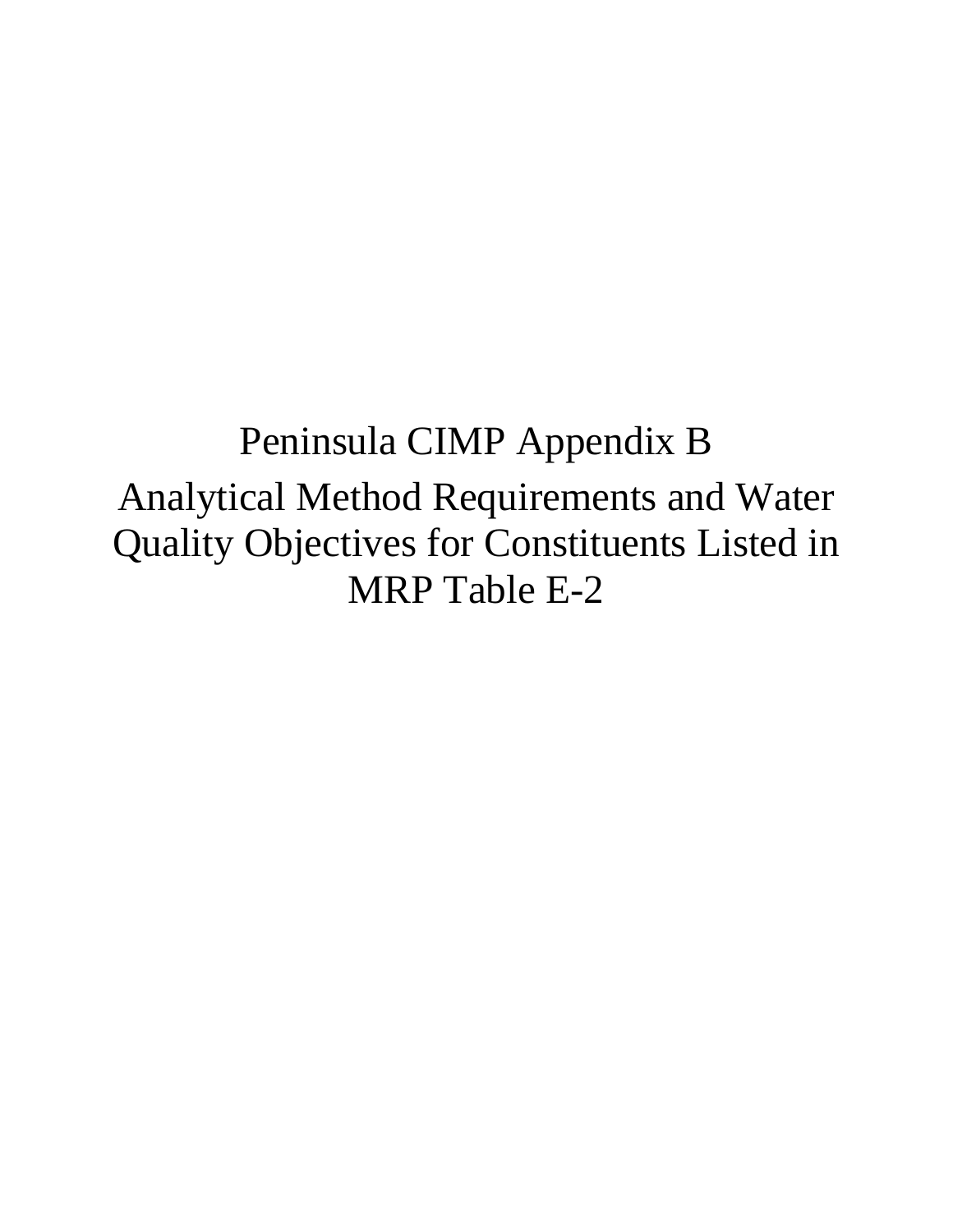#### <span id="page-1-0"></span>CIMP Analytical Method Requirements and Water Quality Objectives for Constituents Listed in Permit MRP Table E-2 (with Additional Requirements for Constituents with TMDLs and/or 303(d)-Listed, as applicable)

|                                | <b>Minimum Level</b><br>(Permit Table E-2) |              |                                     | <b>Analysis</b><br><b>Holding</b> |                                                                                                                          | <b>Water Quality Objective / Criterion</b>                                     |                                                                                                                                                                                                                                                                                      |              |  |
|--------------------------------|--------------------------------------------|--------------|-------------------------------------|-----------------------------------|--------------------------------------------------------------------------------------------------------------------------|--------------------------------------------------------------------------------|--------------------------------------------------------------------------------------------------------------------------------------------------------------------------------------------------------------------------------------------------------------------------------------|--------------|--|
| <b>Constituent</b>             | <b>Value</b>                               | <b>Units</b> | <b>Analytical</b><br><b>Methods</b> | <b>Time</b><br>(Max)              | Container Type <sup>1</sup><br>/ Preservative                                                                            | <b>Source</b>                                                                  | <b>Value</b>                                                                                                                                                                                                                                                                         | <b>Units</b> |  |
| <b>CONVENTIONAL POLLUTANTS</b> |                                            |              |                                     |                                   |                                                                                                                          |                                                                                |                                                                                                                                                                                                                                                                                      |              |  |
| Oil and Grease                 | 5                                          | mg/L         | <b>EPA 1664A</b><br>SM 5520 B       | 28 d                              | $G / \text{Cool}, \leq 6 \text{ °C},$<br>$H_2SO_4$ , to pH < 2                                                           | <b>Basin Plan</b>                                                              | Waters shall not contain oils,<br>greases, waxes or other<br>materials in concentrations<br>that result in a visible film or<br>coating on the surface of the<br>water or on objects in the<br>water, that cause nuisance, or<br>that otherwise adversely<br>affect beneficial uses. |              |  |
| <b>Total Phenols</b>           | 100                                        | $\mu g/L$    | EPA 420.1<br>SM 5530 D              | 28 d                              | $G / Cool, \leq 6 °C,$<br>$H_2SO_4$ to pH < 2                                                                            | <b>CTR Human</b><br><b>Health Protection</b><br>(Sources of<br>Drinking water) | 21,000                                                                                                                                                                                                                                                                               | $\mu$ g/L    |  |
| Cyanide (Total)                | 5                                          | $\mu g/L$    | <b>SM 4500 CN F</b><br>ASTM D7511   | 14 d                              | P, FP, G / Cool, $\leq$<br>6 °C, 1:1 NaOH<br>to $pH > 12$ , add<br>0.6g ascorbic acid<br>if residual<br>chlorine present | <b>CTR</b> Freshwater<br>(1 hr avg.)                                           | 22                                                                                                                                                                                                                                                                                   | $\mu g/L$    |  |
|                                |                                            |              |                                     |                                   |                                                                                                                          | <b>CTR</b> Freshwater<br>(4 day avg.)                                          | 5.2                                                                                                                                                                                                                                                                                  | $\mu$ g/L    |  |

<sup>&</sup>lt;sup>1</sup> "P" is for polyethylene; "FP" is fluoropolymer (polytetrafluoroethylene (PTFE); Teflon®), or other fluoropolymer, "G" is glass; "PA" is any plastic that is made of a sterilizable material (polypropylene or other autoclavable plastic); ''LDPE'' is low density polyethylene.

l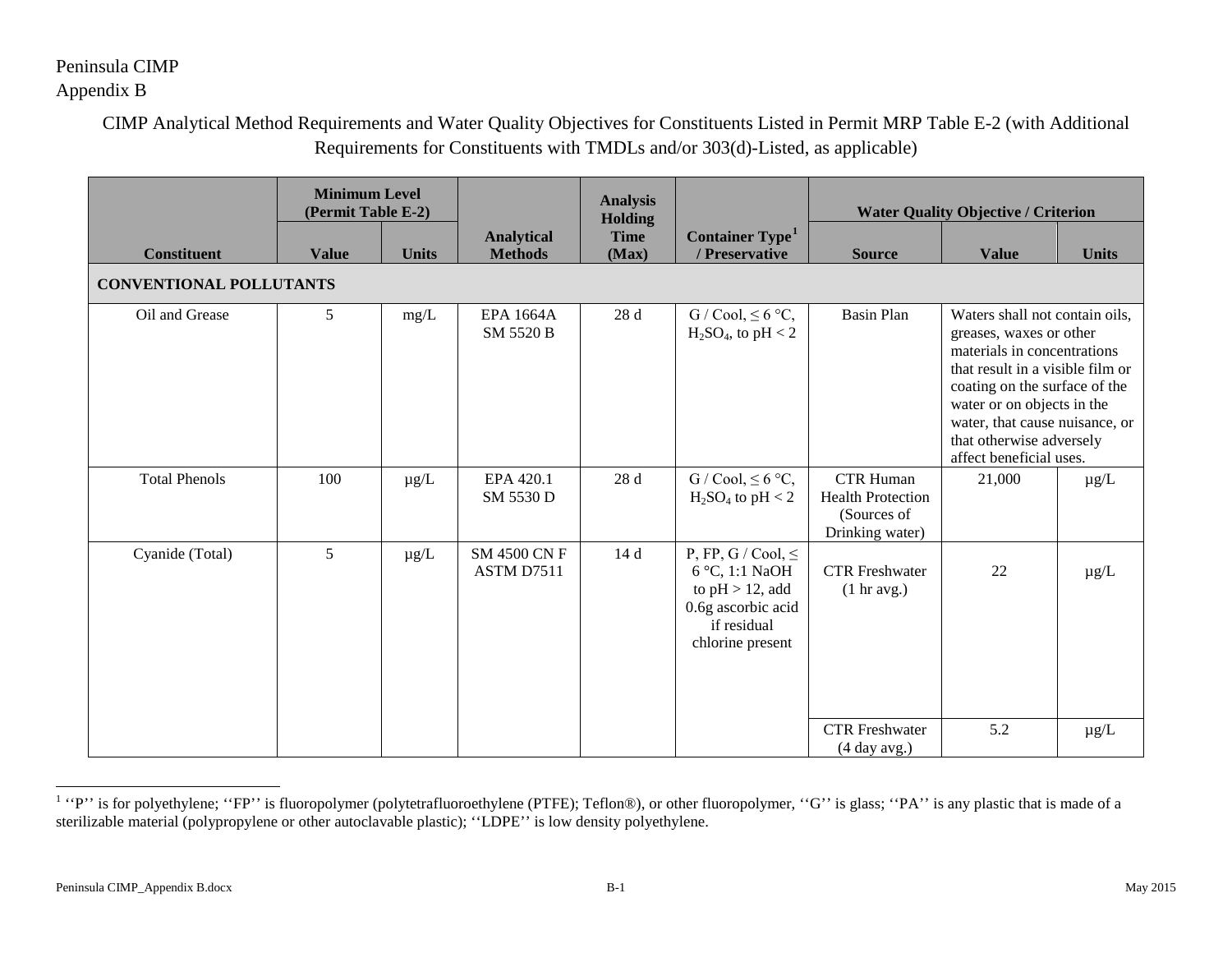|                    | <b>Minimum Level</b><br>(Permit Table E-2) |              |                                                                                                                                                | <b>Analysis</b><br><b>Holding</b> |                                               |                   |                                                                                                                                                                                                                                                                                                                                                                                                                                                                                                                                    |              |  |  | <b>Water Quality Objective / Criterion</b> |  |
|--------------------|--------------------------------------------|--------------|------------------------------------------------------------------------------------------------------------------------------------------------|-----------------------------------|-----------------------------------------------|-------------------|------------------------------------------------------------------------------------------------------------------------------------------------------------------------------------------------------------------------------------------------------------------------------------------------------------------------------------------------------------------------------------------------------------------------------------------------------------------------------------------------------------------------------------|--------------|--|--|--------------------------------------------|--|
| <b>Constituent</b> | <b>Value</b>                               | <b>Units</b> | <b>Analytical</b><br><b>Methods</b>                                                                                                            | <b>Time</b><br>(Max)              | Container Type <sup>1</sup><br>/ Preservative | <b>Source</b>     | <b>Value</b>                                                                                                                                                                                                                                                                                                                                                                                                                                                                                                                       | <b>Units</b> |  |  |                                            |  |
| pH                 | $0 - 14$                                   | N/A          | Field<br>measurement<br>using approved<br>method (i.e.,<br>electrometric<br>[EPA 150.2],<br>potentiometric<br>[SM 4500 H B],<br>or equivalent) | Field $(15$<br>m)                 | P, FP, G / Cool, $\leq$<br>$6^{\circ}C$       | <b>Basin Plan</b> | The pH of inland surface<br>waters shall not be depressed<br>below 6.5 or raised above 8.<br>5 as a result of waste<br>discharges. Ambient pH<br>levels shall not be changed<br>more than 0. 5 units from<br>natural conditions as a result<br>of waste discharge.<br>The pH of bays or estuaries<br>shall not be depressed below<br>6.5 or raised above 8.5 as a<br>result of waste discharges.<br>Ambient pH levels shall not<br>be changed more than 0.2<br>units from natural conditions<br>as a result of waste<br>discharge. |              |  |  |                                            |  |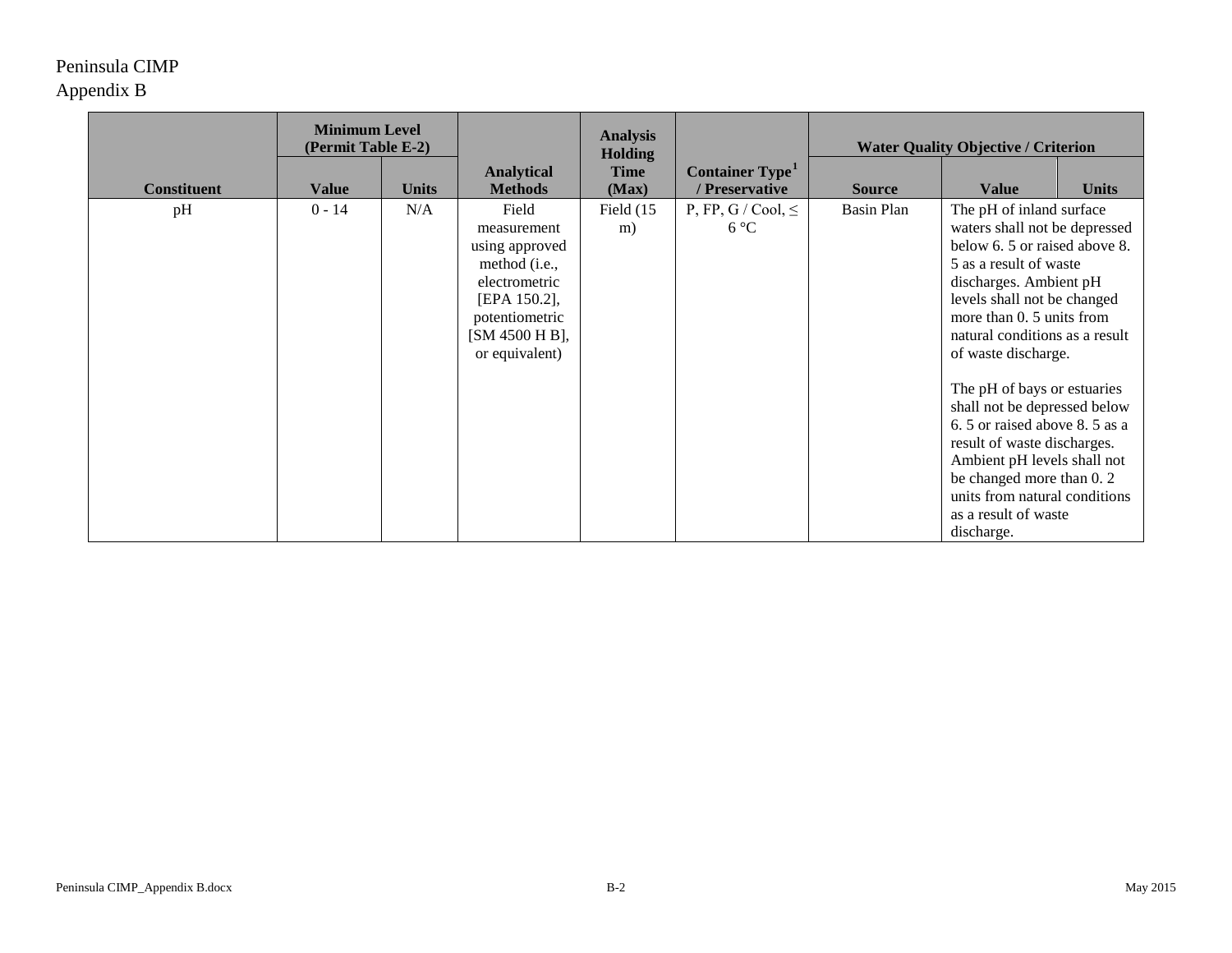|                    | <b>Minimum Level</b><br>(Permit Table E-2) |                          |                                                                                                           |                           | <b>Analysis</b><br><b>Holding</b>                    |                                      | <b>Water Quality Objective / Criterion</b>                                                                                                                                                                                                                                                                                                                                                                                                                                                                                                                                                                                                                                                                                     |              |  |
|--------------------|--------------------------------------------|--------------------------|-----------------------------------------------------------------------------------------------------------|---------------------------|------------------------------------------------------|--------------------------------------|--------------------------------------------------------------------------------------------------------------------------------------------------------------------------------------------------------------------------------------------------------------------------------------------------------------------------------------------------------------------------------------------------------------------------------------------------------------------------------------------------------------------------------------------------------------------------------------------------------------------------------------------------------------------------------------------------------------------------------|--------------|--|
| <b>Constituent</b> | <b>Value</b>                               | <b>Units</b>             | <b>Analytical</b><br><b>Methods</b>                                                                       | <b>Time</b><br>(Max)      | <b>Container Type</b> <sup>1</sup><br>/ Preservative | <b>Source</b>                        | <b>Value</b>                                                                                                                                                                                                                                                                                                                                                                                                                                                                                                                                                                                                                                                                                                                   | <b>Units</b> |  |
| Temperature        | None                                       | $\,{}^{\circ}\mathrm{F}$ | Field<br>measurement<br>using approved<br>method (i.e.,<br>thermometer<br>$[SM 2550 B]$ or<br>equivalent) | Field (15<br>minutes)     | $P$ , FP, G / None                                   | <b>Basin Plan</b>                    | The natural receiving water<br>temperature of all regional<br>waters shall not be altered<br>unless it can be demonstrated<br>to the satisfaction of the<br>Regional Board that such<br>alteration in temperature<br>does not adversely affect<br>beneficial uses. Alterations<br>that are allowed must meet<br>the requirements below.<br>For waters designated<br>WARM, water temperature<br>shall not be altered by more<br>than 5 °F above the natural<br>temperature. At no time shall<br>these WARM designated<br>waters be raised above 80 °F<br>as a result of waste<br>discharges.<br>For waters designated<br>COLD, water temperature<br>shall not be altered by more<br>than 5 °F above the natural<br>temperature. |              |  |
| Dissolved Oxygen   | Sensitivity to<br>$5 \text{ mg/L}$         | mg/L                     | Field<br>measurement                                                                                      | Field<br>$(15 \text{ m})$ | G, Bottle and top<br>$/$ None                        | Machado Lake<br><b>Nutrient TMDL</b> | $>5$ mg/L measured 0.3<br>meters above the sediment                                                                                                                                                                                                                                                                                                                                                                                                                                                                                                                                                                                                                                                                            |              |  |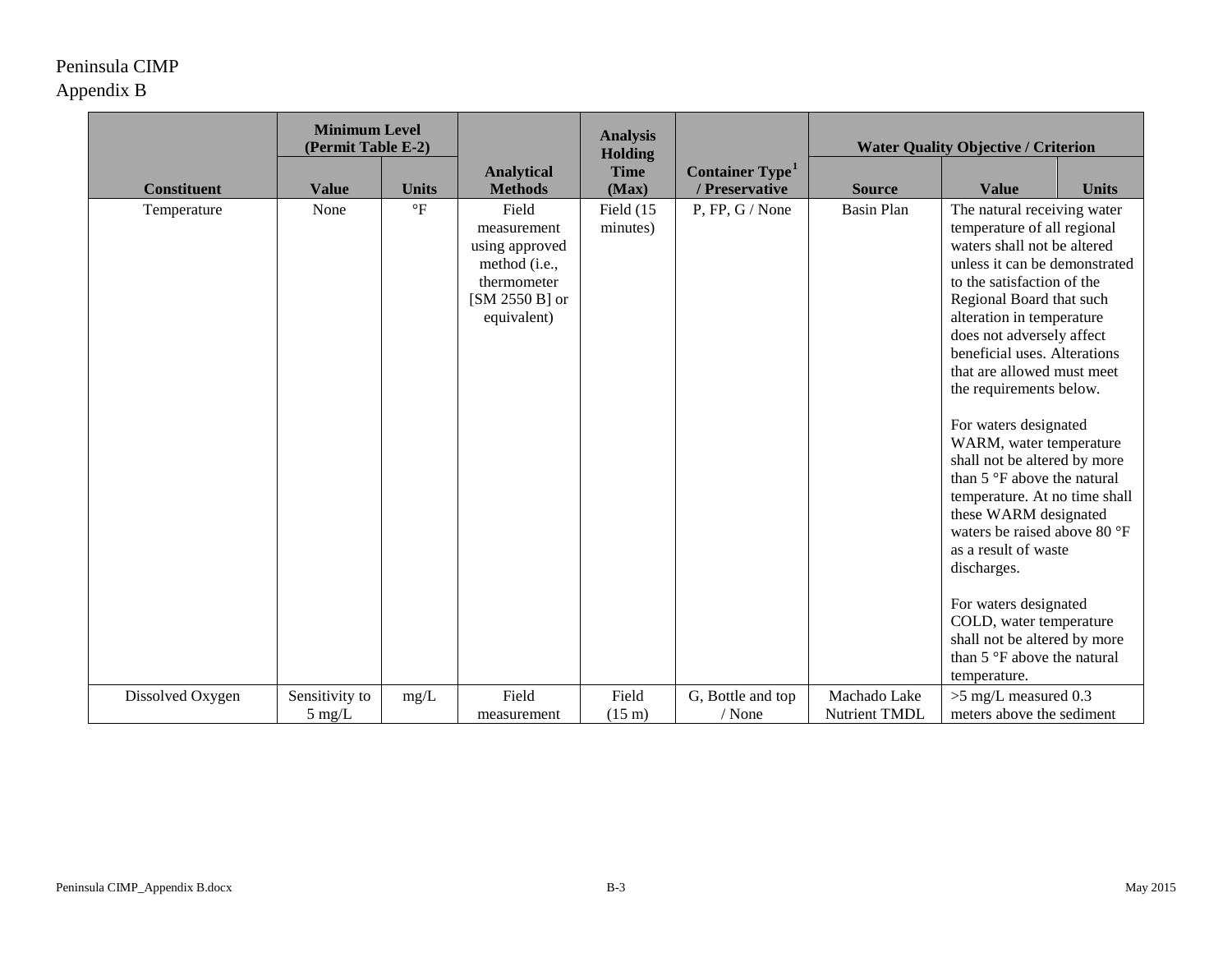|                    | <b>Minimum Level</b><br>(Permit Table E-2) |              |                                                                                                       | <b>Analysis</b><br><b>Holding</b> |                                                      |                   | <b>Water Quality Objective / Criterion</b>                                                                                                                                                                                                                                                                                                                                                                                                                                                                                                                                                                                                                                                                                                                                          |              |
|--------------------|--------------------------------------------|--------------|-------------------------------------------------------------------------------------------------------|-----------------------------------|------------------------------------------------------|-------------------|-------------------------------------------------------------------------------------------------------------------------------------------------------------------------------------------------------------------------------------------------------------------------------------------------------------------------------------------------------------------------------------------------------------------------------------------------------------------------------------------------------------------------------------------------------------------------------------------------------------------------------------------------------------------------------------------------------------------------------------------------------------------------------------|--------------|
| <b>Constituent</b> | <b>Value</b>                               | <b>Units</b> | <b>Analytical</b><br><b>Methods</b>                                                                   | <b>Time</b><br>(Max)              | <b>Container Type</b> <sup>1</sup><br>/ Preservative | <b>Source</b>     | <b>Value</b>                                                                                                                                                                                                                                                                                                                                                                                                                                                                                                                                                                                                                                                                                                                                                                        | <b>Units</b> |
|                    |                                            |              | using approved<br>method (i.e.,<br>membrane<br>electrode<br>method [SM<br>4500 O G] or<br>equivalent) |                                   |                                                      | <b>Basin Plan</b> | At a minimum (see specifics<br>below), the mean annual<br>dissolved oxygen<br>concentration of all waters<br>shall be greater than 7 mg/L,<br>and no single determination<br>shall be less than 5.0 mg/L,<br>except when natural<br>conditions cause lesser<br>concentrations.<br>The dissolved oxygen<br>content of all surface waters<br>designated as WARM shall<br>not be depressed below 5<br>mg/L as a result of waste<br>discharges.<br>The dissolved oxygen<br>content of all surface waters<br>designated as COLD shall<br>not be depressed below 6<br>mg/L as a result of waste<br>discharges.<br>The dissolved oxygen<br>content of all surface waters<br>designated as both COLD<br>and SPWN shall not be<br>depressed below 7 mg/L as a<br>result of waste discharges. |              |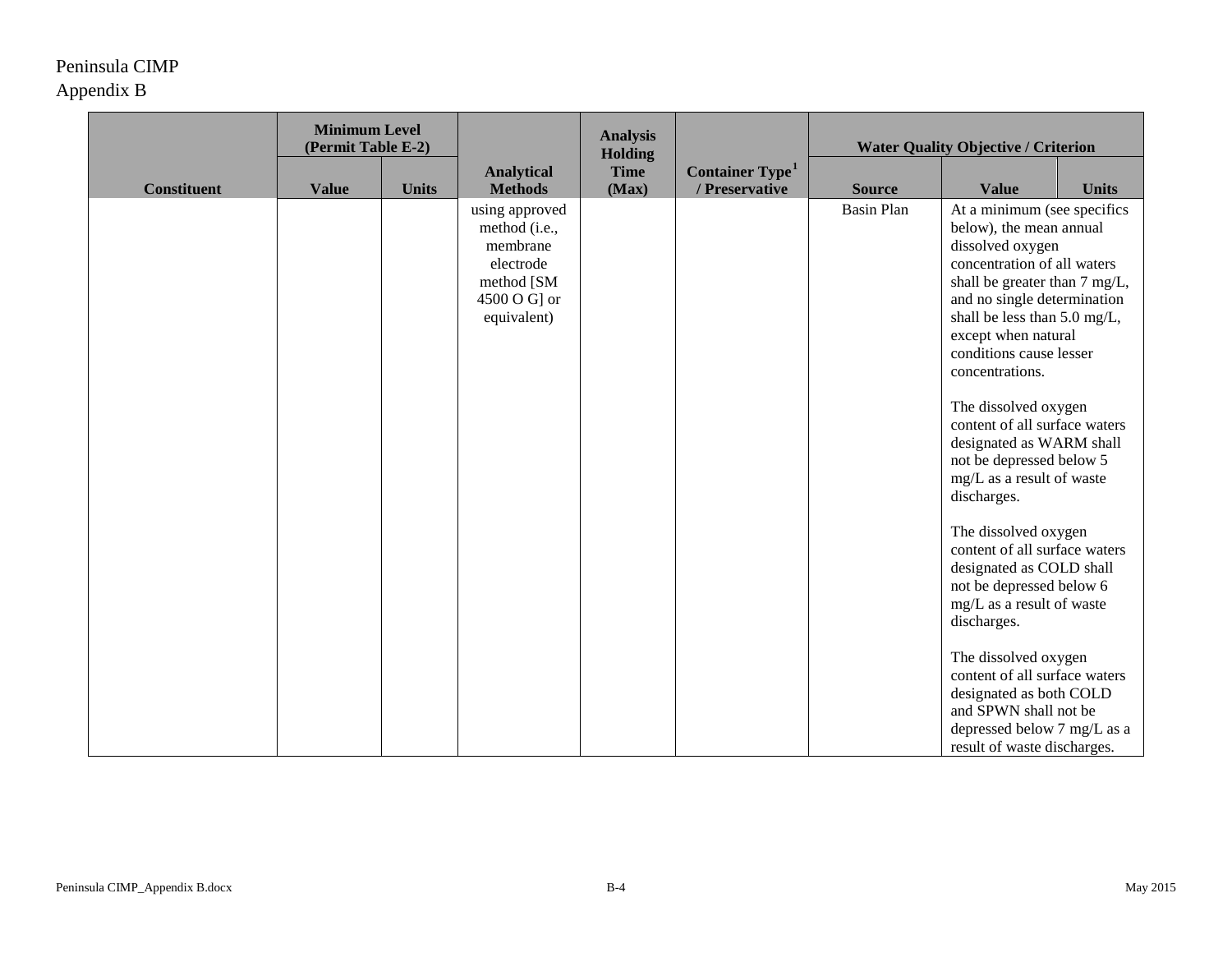<span id="page-5-0"></span>

|                                   | <b>Minimum Level</b><br>(Permit Table E-2) |                           | <b>Analysis</b><br>Holding          |                      |                                                      | <b>Water Quality Objective / Criterion</b>                                               |                                                                                                                                                                                                         |                            |  |  |  |
|-----------------------------------|--------------------------------------------|---------------------------|-------------------------------------|----------------------|------------------------------------------------------|------------------------------------------------------------------------------------------|---------------------------------------------------------------------------------------------------------------------------------------------------------------------------------------------------------|----------------------------|--|--|--|
| <b>Constituent</b>                | <b>Value</b>                               | <b>Units</b>              | <b>Analytical</b><br><b>Methods</b> | <b>Time</b><br>(Max) | <b>Container Type</b> <sup>1</sup><br>/ Preservative | <b>Source</b>                                                                            | <b>Value</b>                                                                                                                                                                                            | <b>Units</b>               |  |  |  |
|                                   | <b>BACTERIA</b> (single sample limits)     |                           |                                     |                      |                                                      |                                                                                          |                                                                                                                                                                                                         |                            |  |  |  |
| Fecal coliform                    | 20                                         | MPN/10<br>0 <sub>m1</sub> | SM 9221 C E                         | 8 h                  | PA, G / Cool < $10$<br>$°C, 0.0008\%$<br>$Na2S2O3$   | <b>SMB</b> Beaches<br>(daily maximum)                                                    | 400                                                                                                                                                                                                     | <b>MPN/100</b><br>mL       |  |  |  |
|                                   |                                            |                           |                                     |                      |                                                      | <b>SMB</b> Beaches<br>(geometric mean)                                                   | 200                                                                                                                                                                                                     | <b>MPN/100</b><br>$\rm mL$ |  |  |  |
|                                   |                                            |                           |                                     |                      |                                                      | <b>Basin Plan</b><br>$(REC-1, log)$<br>mean, $>=$ 4<br>samples for any<br>30-day period) | 200                                                                                                                                                                                                     | <b>MPN/100</b><br>mL       |  |  |  |
|                                   |                                            |                           |                                     |                      |                                                      | <b>Basin Plan</b><br>$(REC-1, <10\%$<br>samples during<br>any 30-day<br>period)          | 400                                                                                                                                                                                                     | <b>MPN/100</b><br>mL       |  |  |  |
| E. coli (fresh waters)            | $\mathbf{1}$                               | MPN/10<br>0 <sub>ml</sub> | SM 9221 F                           | $8\ \mathrm{h}$      | PA, G / Cool $< 10$<br>$°C, 0.0008\%$<br>$Na2S2O3$   | none                                                                                     | none                                                                                                                                                                                                    | none                       |  |  |  |
| <b>GENERAL CONSTITUENTS</b>       |                                            |                           |                                     |                      |                                                      |                                                                                          |                                                                                                                                                                                                         |                            |  |  |  |
| Dissolved Phosphorus <sup>2</sup> | 0.05                                       | mg/L                      | EPA 365.3                           | 28d                  | $P / Cool, \leq 6 °C,$<br>$H_2SO_4$ to pH < 2        | <b>Basin Plan</b>                                                                        | Waters shall not contain<br>biostimulatory substances in<br>concentrations that promote<br>aquatic growth to the extent<br>that such growth causes<br>nuisance or adversely affects<br>beneficial uses. |                            |  |  |  |

 $^2$  All dissolved constituents must be filtered upon arrival at analysis laboratory as the official US EPA holding time is 15 minutes.

l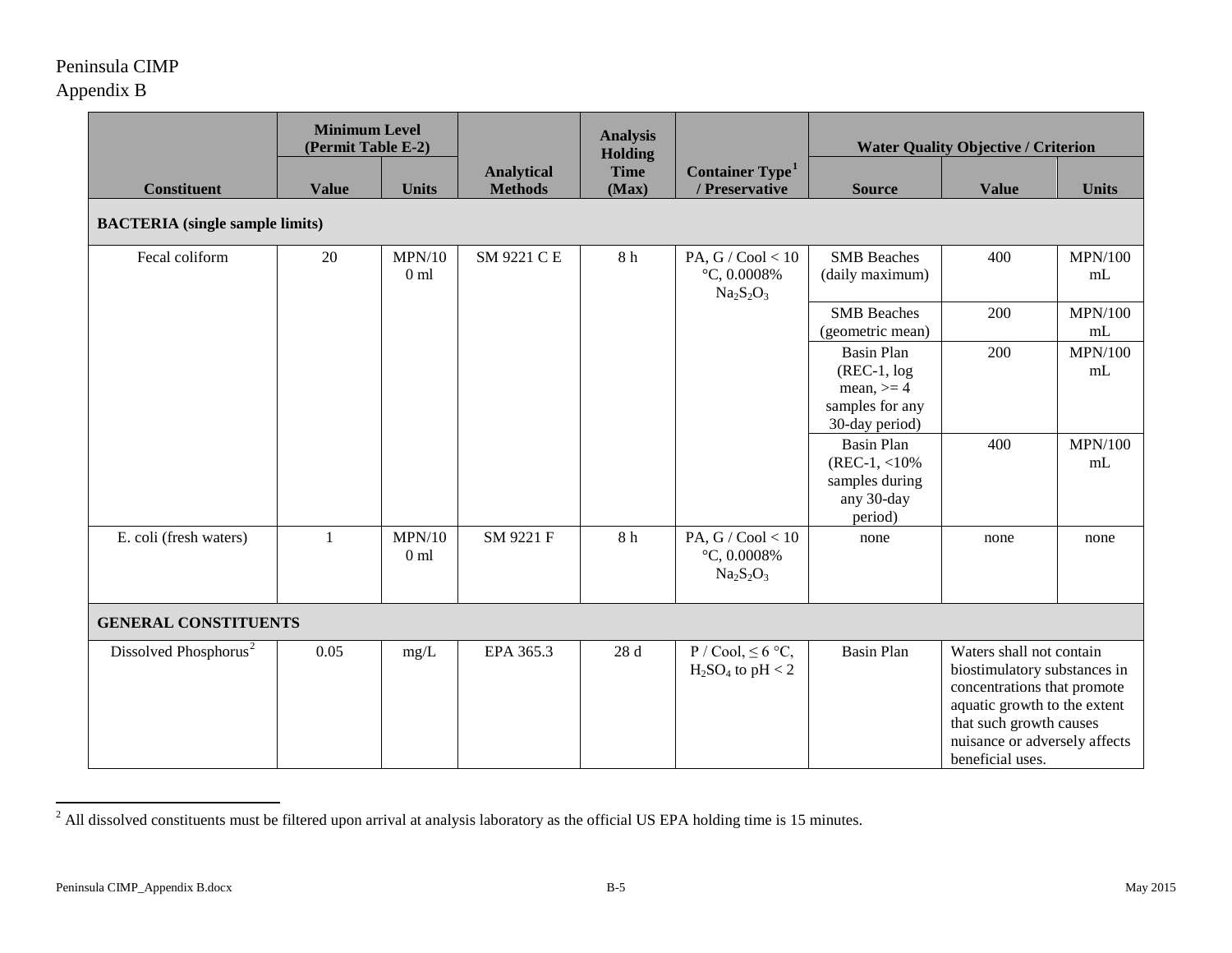|                         | <b>Minimum Level</b><br>(Permit Table E-2) |              |                                     | <b>Analysis</b><br>Holding |                                                      | <b>Water Quality Objective / Criterion</b>         |                                                                                                                                                                                                                                                                                                                                                                                                                                                                                                                                                                                                                                  |              |
|-------------------------|--------------------------------------------|--------------|-------------------------------------|----------------------------|------------------------------------------------------|----------------------------------------------------|----------------------------------------------------------------------------------------------------------------------------------------------------------------------------------------------------------------------------------------------------------------------------------------------------------------------------------------------------------------------------------------------------------------------------------------------------------------------------------------------------------------------------------------------------------------------------------------------------------------------------------|--------------|
| <b>Constituent</b>      | <b>Value</b>                               | <b>Units</b> | <b>Analytical</b><br><b>Methods</b> | <b>Time</b><br>(Max)       | <b>Container Type</b> <sup>1</sup><br>/ Preservative | <b>Source</b>                                      | <b>Value</b>                                                                                                                                                                                                                                                                                                                                                                                                                                                                                                                                                                                                                     | <b>Units</b> |
| <b>Total Phosphorus</b> | 0.05                                       | mg/L         | SM 3120 B<br>EPA 365.1              | $28d$                      | $G / Cool, \leq 6 °C,$<br>$H_2SO_4$ to pH < 2        | MS4 MAL                                            | 0.80                                                                                                                                                                                                                                                                                                                                                                                                                                                                                                                                                                                                                             | mg/L         |
|                         |                                            |              |                                     |                            |                                                      | Machado Lake<br>Nutrient TMDL<br>(monthly average) | 0.1                                                                                                                                                                                                                                                                                                                                                                                                                                                                                                                                                                                                                              | mg/L         |
| Turbidity               | 0.1                                        | <b>NTU</b>   | EPA 180.1<br>SM 2130 B              | 48h                        | P, FP, G / Cool, $\leq$<br>$6^{\circ}C$              | <b>Basin Plan</b>                                  | Waters shall be free of<br>changes in turbidity that<br>cause nuisance or adversely<br>affect beneficial uses.<br>Increases in natural turbidity<br>attributable to controllable<br>water quality factors shall<br>not exceed the following<br>limits:<br>Where natural turbidity is<br>between 0 and 50 NTU,<br>increases shall not exceed<br>20%.<br>Where natural turbidity is<br>greater than 50 NTU,<br>increases shall not exceed<br>10%.<br>Allowable zones of dilution<br>within which higher<br>concentrations may be<br>tolerated may be defined for<br>each discharge in specific<br>Waste Discharge<br>Requirements. |              |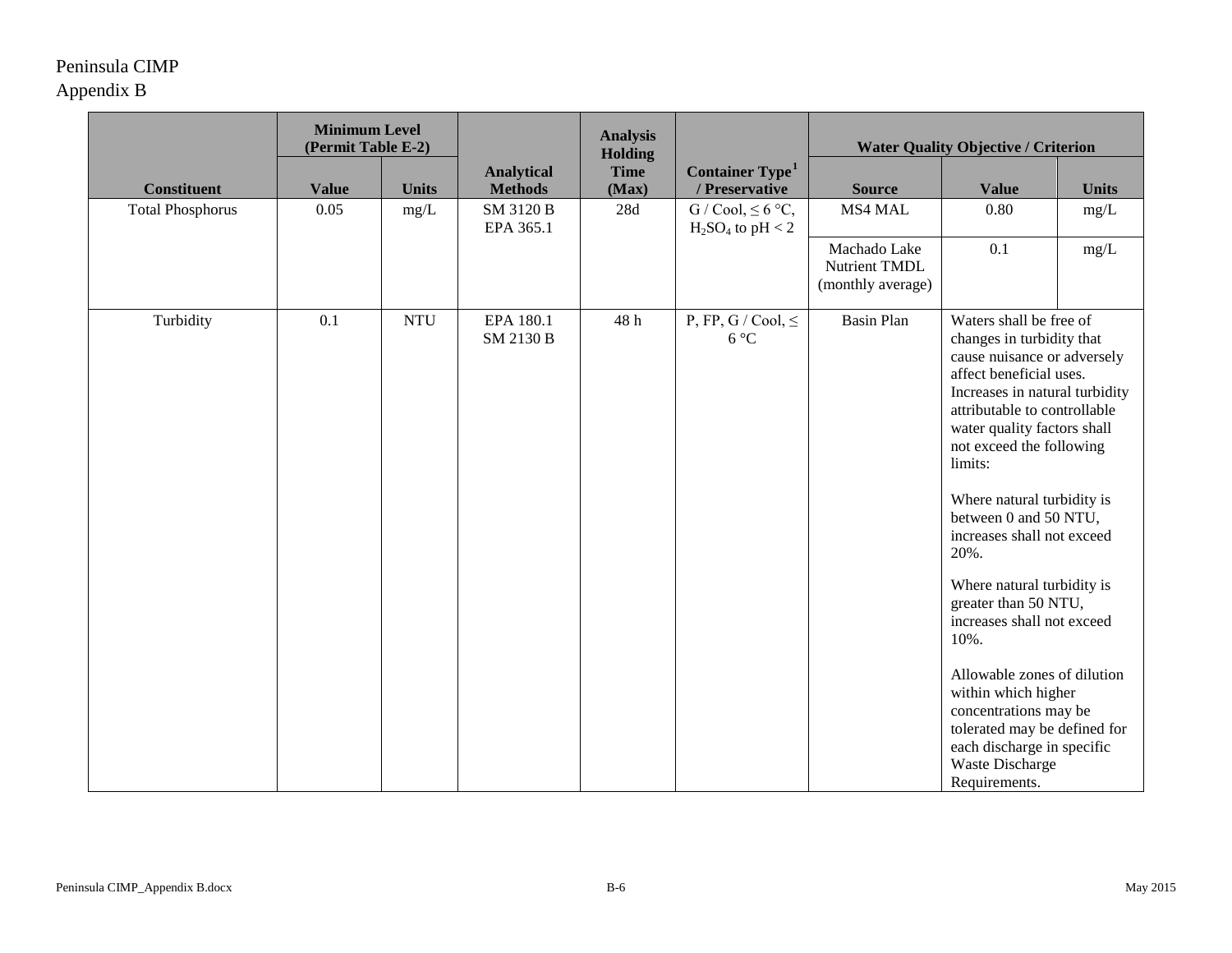|                                                  | <b>Minimum Level</b><br>(Permit Table E-2) |              |                                     | <b>Analysis</b><br><b>Holding</b> |                                                            |                                                                | <b>Water Quality Objective / Criterion</b>                                                                                                          |              |
|--------------------------------------------------|--------------------------------------------|--------------|-------------------------------------|-----------------------------------|------------------------------------------------------------|----------------------------------------------------------------|-----------------------------------------------------------------------------------------------------------------------------------------------------|--------------|
| <b>Constituent</b>                               | <b>Value</b>                               | <b>Units</b> | <b>Analytical</b><br><b>Methods</b> | <b>Time</b><br>(Max)              | <b>Container Type</b> <sup>1</sup><br>/ Preservative       | <b>Source</b>                                                  | <b>Value</b>                                                                                                                                        | <b>Units</b> |
| <b>Total Suspended Solids</b><br>(TSS)           | $\overline{2}$                             | $mg/L$       | SM 2540 D                           | 7 d                               | P, FP, G / Cool, $\leq$<br>$6^{\circ}C$                    | <b>Basin Plan</b>                                              | Waters shall not contain<br>suspended or settleable<br>material in concentrations<br>that cause nuisance or<br>adversely affect beneficial<br>uses. |              |
|                                                  |                                            |              |                                     |                                   |                                                            | MS4 MAL                                                        | 264.1                                                                                                                                               | mg/L         |
| <b>Suspended Sediment</b><br>Concentration (SSC) | 0.5                                        | mg/L         | <b>ASTM D-3977-</b><br>97           | 7 d                               | P, G / Cool to $\leq 6^{\circ}$<br>C, store in the<br>dark | <b>Basin Plan</b>                                              | Waters shall not contain<br>suspended or settleable<br>material in concentrations<br>that cause nuisance or<br>adversely affect beneficial<br>uses. |              |
| <b>Total Dissolved Solids</b><br>(TDS)           | $\overline{2}$                             | mg/L         | SM 2540 C                           | 7 d                               | P, FP, G / Cool, $\leq$<br>$6^{\circ}C$                    | <b>USEPA</b><br>Secondary MCL                                  | 500                                                                                                                                                 | mg/L         |
|                                                  |                                            |              |                                     |                                   |                                                            | CA Dept. Public<br>Health<br>Recommended<br><b>Upper Level</b> | 1,000                                                                                                                                               | mg/L         |
|                                                  |                                            |              |                                     |                                   |                                                            | CA Dept. Public<br>Health<br>Recommended<br>Short-term Level   | 1,500                                                                                                                                               | mg/L         |
| Volatile Suspended Solids<br>(VSS)               | $\overline{2}$                             | mg/L         | SM 2540 E<br>EPA 160.4              | 7 d                               | P, FP, G / Cool, $\leq$<br>$6^{\circ}C$                    | <b>Basin Plan</b>                                              | Waters shall not contain<br>suspended or settleable<br>material in concentrations<br>that cause nuisance or<br>adversely affect beneficial<br>uses. |              |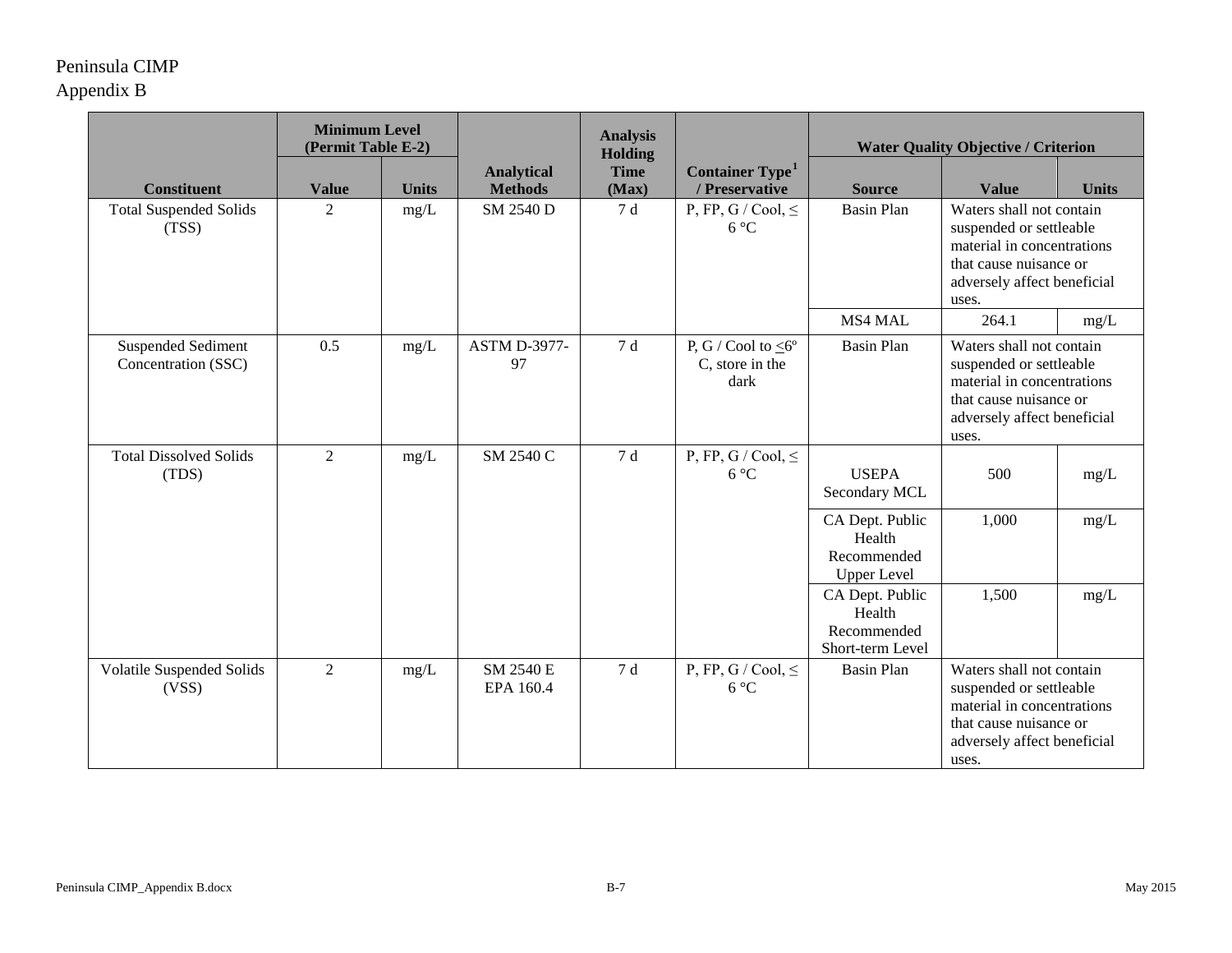|                                                                                                                       | <b>Minimum Level</b><br>(Permit Table E-2) |              |                                      | <b>Analysis</b><br><b>Holding</b>   |                                                                                                                   |                                                               | <b>Water Quality Objective / Criterion</b>                                                                                 |              |
|-----------------------------------------------------------------------------------------------------------------------|--------------------------------------------|--------------|--------------------------------------|-------------------------------------|-------------------------------------------------------------------------------------------------------------------|---------------------------------------------------------------|----------------------------------------------------------------------------------------------------------------------------|--------------|
| <b>Constituent</b>                                                                                                    | <b>Value</b>                               | <b>Units</b> | <b>Analytical</b><br><b>Methods</b>  | <b>Time</b><br>(Max)                | <b>Container Type</b> <sup>1</sup><br>/ Preservative                                                              | <b>Source</b>                                                 | <b>Value</b>                                                                                                               | <b>Units</b> |
| <b>Total Organic Carbon</b><br>(TOC)                                                                                  |                                            | mg/L         | <b>SM 5310C</b>                      | 28 d                                | P, FP, G / Cool, $\leq$<br>$6^{\circ}$ C, HCl, H <sub>2</sub> SO <sub>4</sub> ,<br>or $H_3PO_4$ to pH <           | None                                                          | None                                                                                                                       | N/A          |
| <b>Total Petroleum</b><br>Hydrocarbons (extractable<br>fraction, i.e., diesel and<br>motor oil range<br>hydrocarbons) | 5                                          | mg/L         | <b>EPA 8015B</b>                     | 14 d to ext.<br>$40d$ to<br>analyze | G / Cool, $\leq 6$ °C                                                                                             | None                                                          | None                                                                                                                       | none         |
| <b>Biochemical Oxygen</b><br>Demand                                                                                   | $\overline{2}$                             | mg/L         | 5210 B                               | 48h                                 | P, FP, G / Cool, $\leq$<br>$6^{\circ}$ C, add 1 gram<br>FAS crystals per<br>liter if chlorine<br>residual present | <b>Basin Plan</b>                                             | Waters shall be free of<br>substances that result in<br>increases in the BOD which<br>adversely affect beneficial<br>uses. |              |
| Chemical Oxygen Demand                                                                                                | 20-900                                     | mg/L         | EPA 410.4<br>SM 5220 D               | 28 d                                | P, FP, G / Cool, $\leq$<br>$6^{\circ}$ C, H <sub>2</sub> SO <sub>4</sub> to<br>pH < 2                             | <b>MAL</b>                                                    | 247.5                                                                                                                      | mg/L         |
| Total Ammonia-Nitrogen<br>$(NH_3-N)$                                                                                  | 0.1                                        | mg/L         | EPA 350.1                            | 28 d                                | P, FP, G / Cool, $\leq$<br>$6^{\circ}$ C, H <sub>2</sub> SO <sub>4</sub> to<br>pH < 2                             | <b>Basin Plan</b>                                             | Varies based on pH and<br>temperature for Cold waters<br>and Warm Waters (Table 3-1<br>to 3-4 of Basin Plan)               |              |
|                                                                                                                       |                                            |              |                                      |                                     |                                                                                                                   | Machado Lake<br><b>Nutrient TMDL</b><br>(one-hour<br>average) | 5.95                                                                                                                       | mg/L         |
|                                                                                                                       |                                            |              |                                      |                                     |                                                                                                                   | Machado Lake<br><b>Nutrient TMDL</b><br>(30 day average)      | 2.15                                                                                                                       | mg/L         |
| Total Kjeldahl Nitrogen<br>(TKN)                                                                                      | 0.1                                        | mg/L         | EPA 351.2<br>SM 4500-NH <sub>s</sub> | 7 d or 28 d if<br>acidified         | P, FP, G / Cool, $\leq$<br>$6^{\circ}$ C, H <sub>2</sub> SO <sub>4</sub> to<br>pH < 2                             | MS4 MAL                                                       | 4.59                                                                                                                       | mg/L         |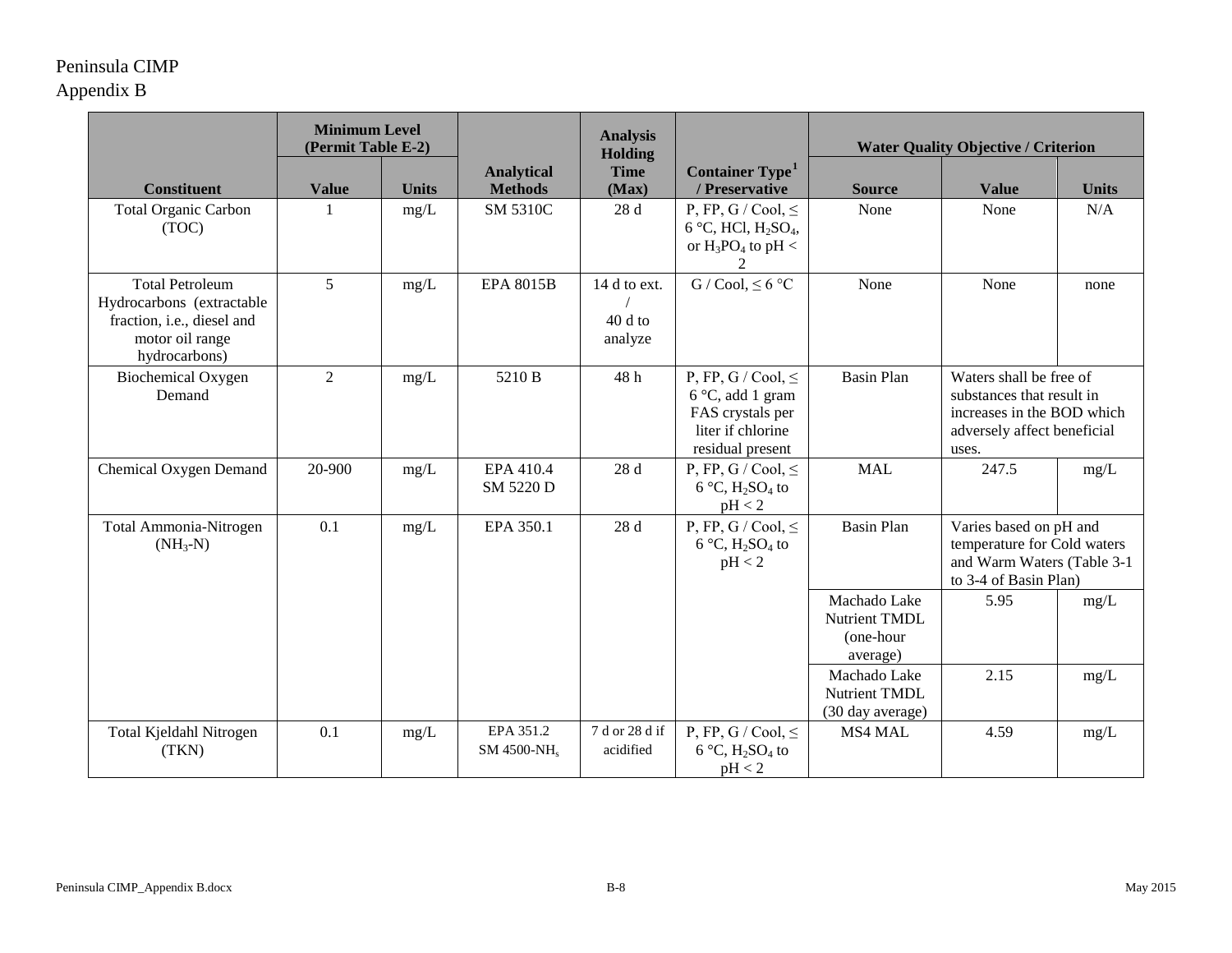|                                            | <b>Minimum Level</b><br>(Permit Table E-2) |              |                                                                                                                      | <b>Analysis</b><br><b>Holding</b>                                                                                                  |                                                                                       | <b>Water Quality Objective / Criterion</b>                                               |                             |               |
|--------------------------------------------|--------------------------------------------|--------------|----------------------------------------------------------------------------------------------------------------------|------------------------------------------------------------------------------------------------------------------------------------|---------------------------------------------------------------------------------------|------------------------------------------------------------------------------------------|-----------------------------|---------------|
| <b>Constituent</b>                         | <b>Value</b>                               | <b>Units</b> | <b>Analytical</b><br><b>Methods</b>                                                                                  | <b>Time</b><br>(Max)                                                                                                               | Container Type <sup>1</sup><br>/ Preservative                                         | <b>Source</b>                                                                            | <b>Value</b>                | <b>Units</b>  |
| Nitrate+Nitrite $(NO2+NO3)$<br>as $N$ )    | 0.1                                        | mg/L         | EPA 300.0                                                                                                            | 24 h or 28 d<br>if acidified                                                                                                       | P, FP, G / Cool, $\leq$<br>$6^{\circ}$ C, H <sub>2</sub> SO <sub>4</sub> to<br>pH < 2 | MS4 MAL                                                                                  | 1.85                        | mg/L          |
|                                            |                                            |              |                                                                                                                      |                                                                                                                                    |                                                                                       | <b>Basin Plan</b>                                                                        | 10 as $NO_3-N +$<br>$NO2-N$ | mg/L          |
| Total Nitrogen (TKN+<br>$NO_2-N+NO_3-N)$   | N/A                                        |              | Sum of TKN,<br>Nitrate, and<br>Nitrite                                                                               | N/A                                                                                                                                | N/A                                                                                   | Machado Lake<br>Nutrient TMDL<br>(monthly average)                                       | 1.0                         | mg/L          |
| Alkalinity                                 | 2                                          | mg/L         | EPA 310.2<br><b>SM 2320B</b>                                                                                         | 14 d                                                                                                                               | P, FP, G / Cool, $\leq$<br>$6^{\circ}C$                                               | <b>USEPA National</b><br>Recommended<br><b>Water Quality</b><br>Criteria<br>(Freshwater) | 20,000                      | ug/L          |
| Specific Conductance                       | $\mathbf{1}$                               | umho/cm      | Field<br>measurement<br>using approved<br>method (i.e.,<br>conductivity<br>meter [EPA<br>$120.1$ ] or<br>equivalent) | Field (15<br>min)<br>Lab $(28 d) -$<br>sample<br>should be<br>filtered<br>through a<br>0.45 micron<br>filter and<br>stored in dark | P, FP, G / Cool, $\leq$<br>$6^{\circ}C$                                               | CA Dept. Public<br><b>Health Secondary</b><br><b>MCL</b>                                 | 900                         | $\mu$ mhos/cm |
| <b>Total Hardness</b><br>(as $CaCO3$ )     | $\overline{2}$                             | mg/L         | EPA 130.1                                                                                                            | 6 <sub>mo</sub>                                                                                                                    | P, FP, G / $HNO3$<br>or $H_2SO_4$ to pH <<br>2                                        | None                                                                                     | None                        | N/A           |
| Methylene Blue Active<br>Substances (MBAS) | 500                                        | $\mu g/L$    | SM 5540 C                                                                                                            | 48h                                                                                                                                | P, FP, G / Cool, $\leq$<br>$6^{\circ}C$                                               | CA Dept. Public<br><b>Health Secondary</b><br><b>MCL</b>                                 | 500                         | $\mu$ g/L     |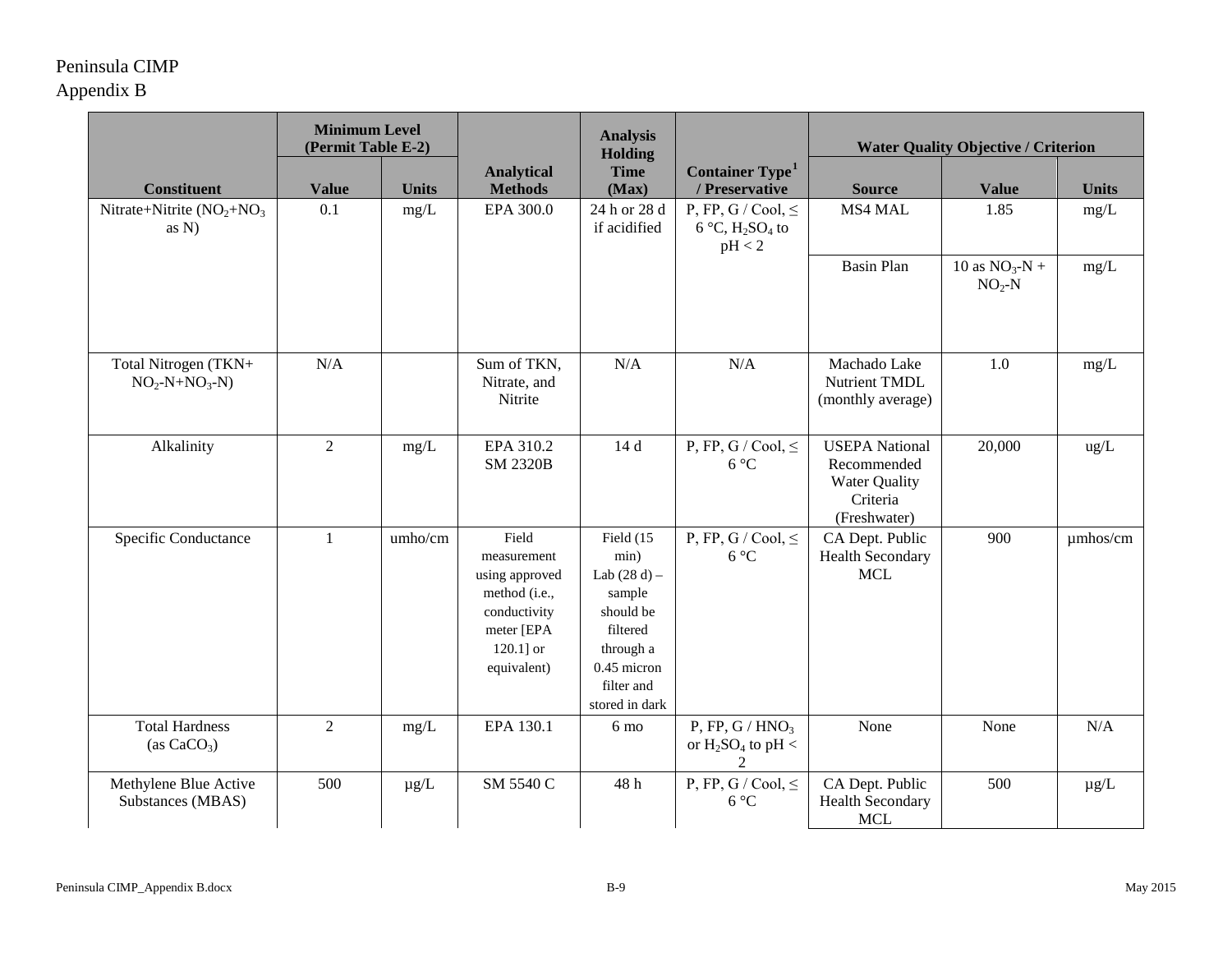<span id="page-10-0"></span>

| <b>Minimum Level</b><br>(Permit Table E-2) |                                                   |              | <b>Analysis</b><br><b>Holding</b>             |                      | <b>Water Quality Objective / Criterion</b>                                                     |                                                          |              |              |
|--------------------------------------------|---------------------------------------------------|--------------|-----------------------------------------------|----------------------|------------------------------------------------------------------------------------------------|----------------------------------------------------------|--------------|--------------|
| <b>Constituent</b>                         | <b>Value</b>                                      | <b>Units</b> | <b>Analytical</b><br><b>Methods</b>           | <b>Time</b><br>(Max) | <b>Container Type</b> <sup>1</sup><br>/ Preservative                                           | <b>Source</b>                                            | <b>Value</b> | <b>Units</b> |
|                                            |                                                   |              |                                               |                      |                                                                                                | <b>Basin Plan</b><br>Federal MCL                         | 500          | $\mu g/L$    |
| Chloride                                   | $\overline{2}$                                    | mg/L         | EPA 300.0<br><b>SM 4110B</b>                  | 28 d                 | P, FP, G / None                                                                                | none                                                     | none         | none         |
| Fluoride                                   | 100                                               | $\mu g/L$    | EPA 300.0<br><b>SM 4110B</b>                  | 28 d                 | P / None                                                                                       | <b>Basin Plan</b>                                        | 2,000        | $\mu g/L$    |
| Methyl tertiary butyl ether<br>(MTBE)      | 1000                                              | $\mu$ g/L    | <b>EPA 624</b>                                | $\tau$               | G, FP-lined<br>septum / $\text{Cool} \leq 6$<br>$\degree$ C, 0.008%<br>$Na2S2O3$               | <b>Basin Plan</b>                                        | 13           | $\mu g/L$    |
|                                            |                                                   |              |                                               |                      |                                                                                                | CA Dept. Public<br><b>Health Secondary</b><br><b>MCL</b> | 5            | $\mu$ g/L    |
| Perchlorate                                | $\overline{4}$                                    | $\mu g/L$    | EPA 314.0                                     | 28                   | P / None                                                                                       | <b>Basin Plan</b>                                        | $\sqrt{6}$   | $\mu g/L$    |
|                                            | METALS (TOTAL & DISSOLVED <sup>3</sup> FRACTIONS) |              |                                               | 6 mo                 | P, FP, G-acid<br>rinsed / $HNO3$ to<br>$pH < 2$ , or at least<br>24 hours prior to<br>analysis |                                                          |              |              |
| Aluminum                                   | 100                                               | $\mu$ g/L    | $\mathord{\hspace{1pt}\text{--}\hspace{1pt}}$ | $\mathcal{L} =$      | $\overline{\phantom{a}}$                                                                       | USDFG(1 hr)                                              | 750          | $\mu$ g/L    |
| Antimony                                   | 0.5                                               | $\mu$ g/L    | $\mathbb{L}^{\mathbb{L}}$                     | $\overline{a}$       | $\mathbb{L}^{\mathbb{L}}$                                                                      | none                                                     | none         | none         |
| Arsenic                                    | 1                                                 | $\mu$ g/L    | $\overline{a}$                                | $\overline{a}$       | $\overline{\phantom{a}}$                                                                       | <b>CTR</b> Freshwater<br>(1 hr avg.)<br>dissolved        | 340          | $\mu$ g/L    |
|                                            |                                                   |              |                                               |                      |                                                                                                | <b>CTR</b> Freshwater<br>(4 day avg.)<br>dissolved       | 150          | $\mu g/L$    |
| Beryllium                                  | 0.5                                               | $\mu g/L$    | $\mathbf{u} = \mathbf{v}$                     | $\mathbf{u}$         | $\mathbb{L}^{\mathbb{L}}$                                                                      | none                                                     | none         | none         |

 $3$  All dissolved constituents must be filtered upon arrival at analysis laboratory. The official US EPA holding time is 15 minutes.

l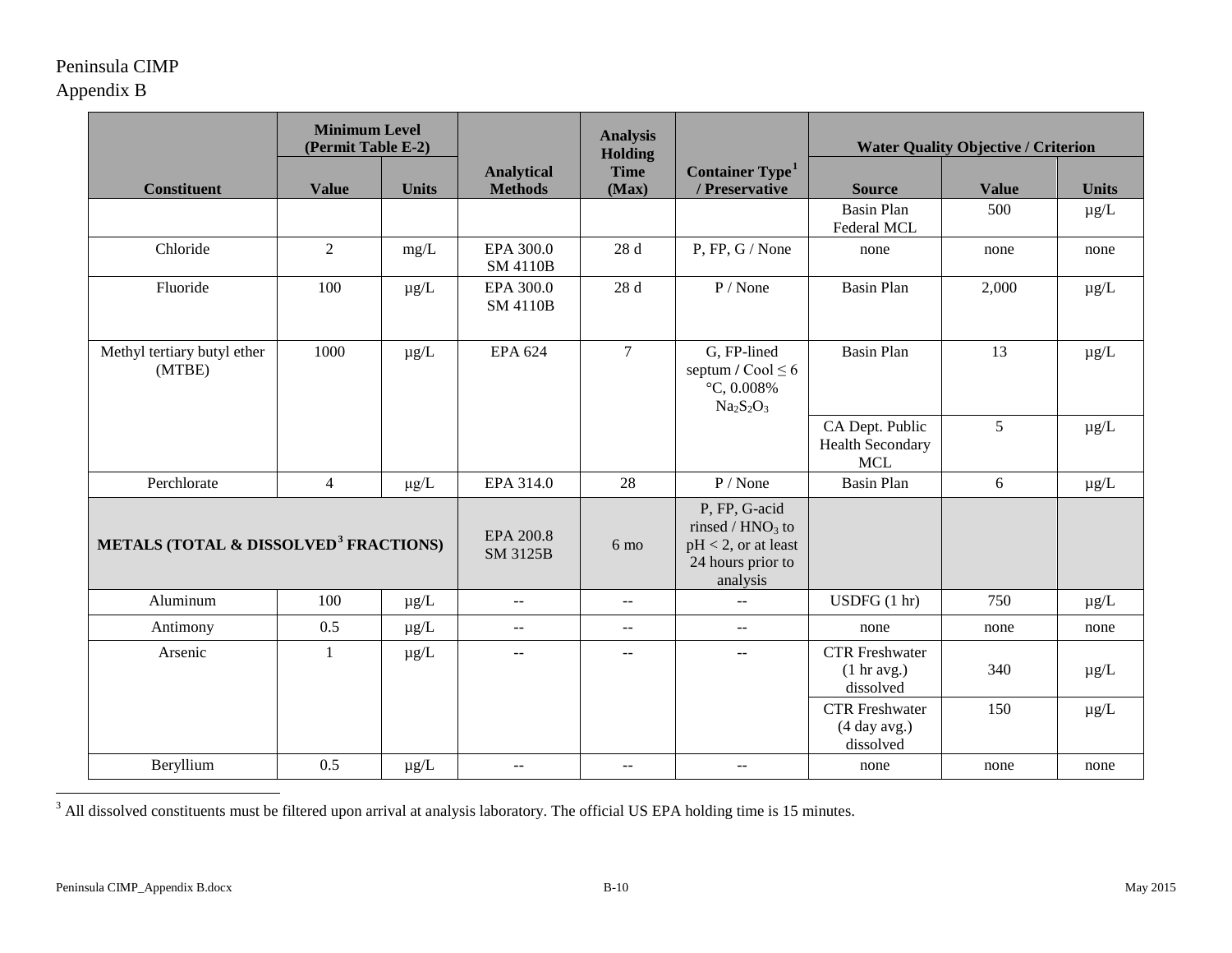|                       | <b>Minimum Level</b><br>(Permit Table E-2) |              |                                               | <b>Analysis</b><br><b>Holding</b>             |                                                                                | <b>Water Quality Objective / Criterion</b>                  |                                                                                                               |              |
|-----------------------|--------------------------------------------|--------------|-----------------------------------------------|-----------------------------------------------|--------------------------------------------------------------------------------|-------------------------------------------------------------|---------------------------------------------------------------------------------------------------------------|--------------|
| <b>Constituent</b>    | <b>Value</b>                               | <b>Units</b> | <b>Analytical</b><br><b>Methods</b>           | <b>Time</b><br>(Max)                          | <b>Container Type</b> <sup>1</sup><br>/ Preservative                           | <b>Source</b>                                               | <b>Value</b>                                                                                                  | <b>Units</b> |
| Cadmium               | 0.25                                       | $\mu$ g/L    | $\mathord{\hspace{1pt}\text{--}\hspace{1pt}}$ | $\mathord{\hspace{1pt}\text{--}\hspace{1pt}}$ | $-$                                                                            | MS4 MAL                                                     | 2.52                                                                                                          | $\mu g/L$    |
|                       |                                            |              |                                               |                                               |                                                                                | <b>CTR</b> Freshwater<br>(1 hr avg.) total                  | $= (EXP(1.128*)$<br>LN(Hardness)-<br>3.6867)                                                                  | $\mu g/L$    |
|                       |                                            |              |                                               |                                               |                                                                                | <b>CTR</b> Freshwater<br>$(1 \text{ hr avg.})$<br>dissolved | $= (EXP(1.128*)$<br>LN(Hardness)-<br>3.6867)<br>$*(1.136672 -$<br>(LN(Hardness)<br>$*0.041838)$               | $\mu$ g/L    |
|                       |                                            |              |                                               |                                               |                                                                                | <b>CTR</b> Freshwater<br>(4 day avg.) total                 | $=$ (EXP(0.7852)<br>*LN(Hardness)<br>$-2.715)$                                                                | $\mu g/L$    |
|                       |                                            |              |                                               |                                               |                                                                                | <b>CTR</b> Freshwater<br>(4 day avg.)<br>dissolved          | $=$ (EXP(0.7852)<br>*LN(Hardness)<br>$-2.715)$ <sup>*</sup><br>$(1.101672 -$<br>(LN(Hardness)<br>$*0.041838)$ | $\mu g/L$    |
| Chromium              | 0.5                                        | $\mu$ g/L    | $\mathcal{L} \mathcal{L}$                     | $\overline{a}$                                | $-$                                                                            | MS4 MAL                                                     | 20.20                                                                                                         | $\mu$ g/L    |
| Chromium (Hexavalent) | 5                                          | $\mu g/L$    | EPA 218.6                                     | 28d                                           | P, FP, G / Cool, $\leq$<br>6 °C, $(NH_4)_2SO_4/$<br>$NH_4OH$ , pH =<br>9.3-9.7 | <b>CTR</b> Freshwater<br>(1 hr avg.)<br>dissolved           | 16                                                                                                            | $\mu g/L$    |
|                       |                                            |              |                                               |                                               |                                                                                | <b>CTR</b> Freshwater<br>(4 day avg.)<br>dissolved          | 11                                                                                                            | $\mu g/L$    |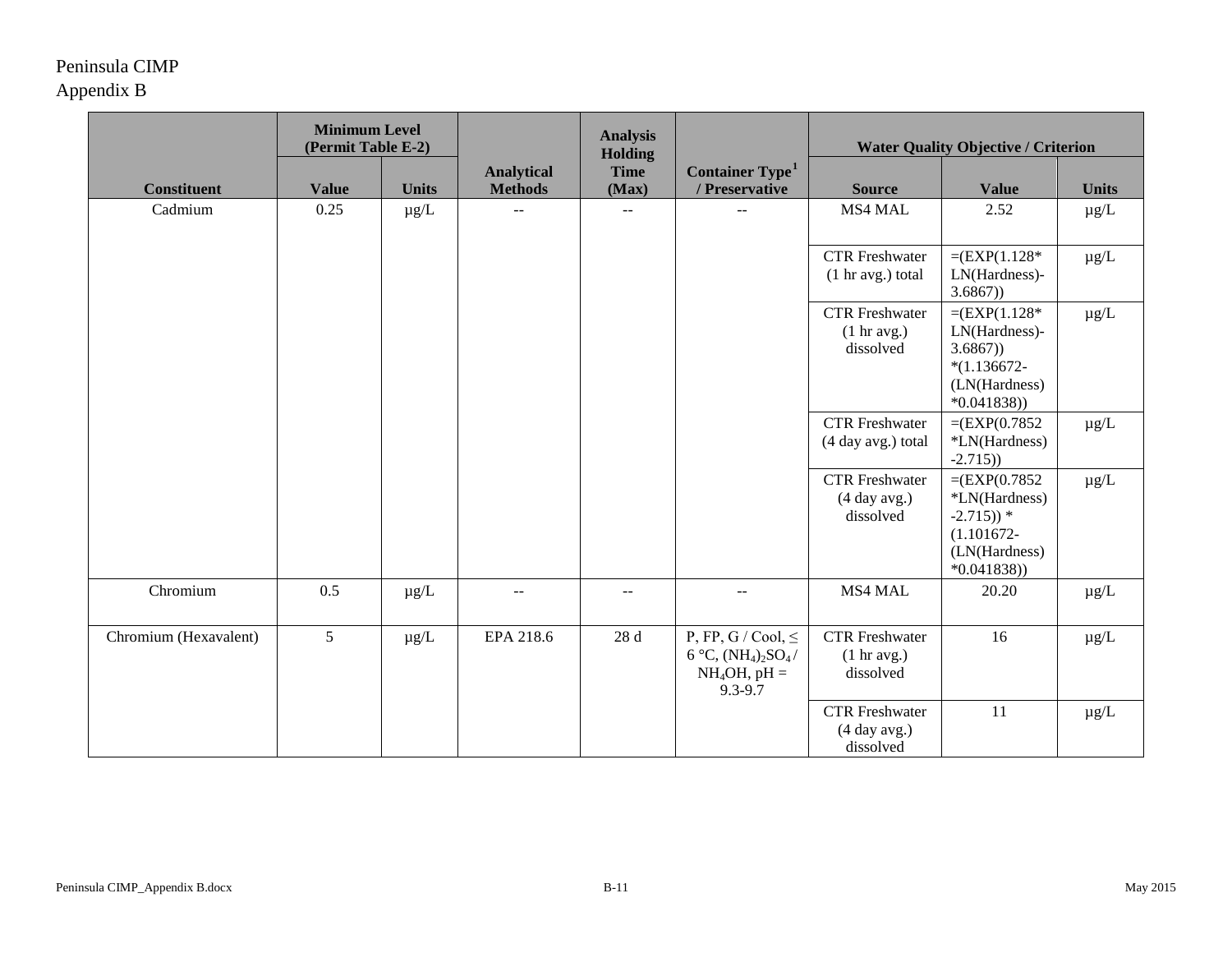|                    | <b>Minimum Level</b><br>(Permit Table E-2) |              |                                     | <b>Analysis</b><br><b>Holding</b> |                                                      | <b>Water Quality Objective / Criterion</b>                                                      |                                                                      |              |
|--------------------|--------------------------------------------|--------------|-------------------------------------|-----------------------------------|------------------------------------------------------|-------------------------------------------------------------------------------------------------|----------------------------------------------------------------------|--------------|
| <b>Constituent</b> | <b>Value</b>                               | <b>Units</b> | <b>Analytical</b><br><b>Methods</b> | <b>Time</b><br>(Max)              | <b>Container Type</b> <sup>1</sup><br>/ Preservative | <b>Source</b>                                                                                   | <b>Value</b>                                                         | <b>Units</b> |
| Copper             | 0.5                                        | $\mu g/L$    | $-$                                 | $-$                               |                                                      | MS4 MAL (Total<br>Fraction)                                                                     | 71.12                                                                | $\mu g/L$    |
|                    |                                            |              |                                     |                                   |                                                      | <b>CTR</b> Freshwater<br>(1 hr avg.) total                                                      | $=$ (EXP(0.9422)<br>*LN(Hardness)<br>$-1.7)$                         | $\mu g/L$    |
|                    |                                            |              |                                     |                                   |                                                      | Greater LA and<br><b>LB Harbor Toxics</b><br>TMDL/CTR<br>Freshwater<br>(1 hr avg.)<br>dissolved | $=$ (EXP(0.9422)<br>*LN(Hardness)<br>$-1.7)$ <sup>*</sup> $(0.96)$   | $\mu g/L$    |
|                    |                                            |              |                                     |                                   |                                                      | Greater LA and<br>LB Harbor Toxics<br>TMDL/CTR<br>Saltwater<br>(1 hr avg.)<br>dissolved         | 4.8                                                                  | $\mu g/L$    |
|                    |                                            |              |                                     |                                   |                                                      | <b>CTR</b> Freshwater<br>(4 day avg.) total                                                     | $=$ (EXP(0.8545)<br>*LN(Hardness)<br>$-1.702)$                       | $\mu g/L$    |
|                    |                                            |              |                                     |                                   |                                                      | Greater LA and<br>LB Harbor Toxics<br>TMDL/CTR<br>Freshwater<br>(4 day avg.)<br>dissolved       | $=$ (EXP(0.8545)<br>*LN(Hardness)<br>$-1.702)$ <sup>*</sup> $(0.96)$ | $\mu g/L$    |
|                    |                                            |              |                                     |                                   |                                                      | Greater LA and<br>LB Harbor Toxics<br>TMDL/CTR<br>Saltwater<br>(4 day avg.)<br>dissolved        | 3.1                                                                  | $\mu g/L$    |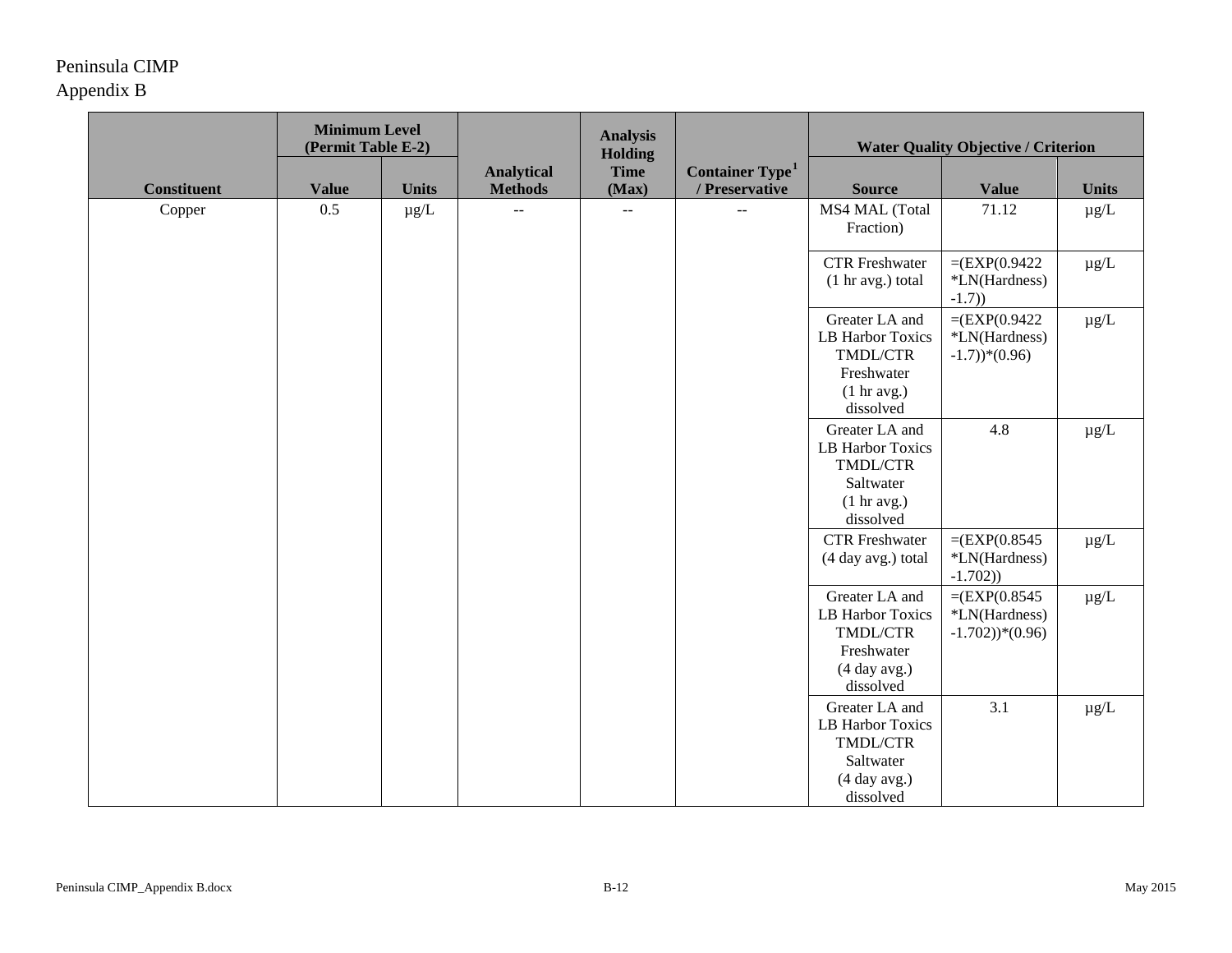|                    | <b>Minimum Level</b><br>(Permit Table E-2) |              |                                               | <b>Analysis</b><br><b>Holding</b>             |                                                      | <b>Water Quality Objective / Criterion</b>                                                       |                                                                                                                |              |
|--------------------|--------------------------------------------|--------------|-----------------------------------------------|-----------------------------------------------|------------------------------------------------------|--------------------------------------------------------------------------------------------------|----------------------------------------------------------------------------------------------------------------|--------------|
| <b>Constituent</b> | <b>Value</b>                               | <b>Units</b> | <b>Analytical</b><br><b>Methods</b>           | <b>Time</b><br>(Max)                          | <b>Container Type</b> <sup>1</sup><br>/ Preservative | <b>Source</b>                                                                                    | <b>Value</b>                                                                                                   | <b>Units</b> |
| Iron               | 100,                                       | $\mu$ g/L    | $\mathord{\hspace{1pt}\text{--}\hspace{1pt}}$ | $\mathord{\hspace{1pt}\text{--}\hspace{1pt}}$ | --                                                   | CA Dept. Public<br><b>Health Secondary</b><br><b>MCL</b>                                         | 300                                                                                                            | $\mu g/L$    |
| Lead               | 0.5                                        | $\mu g/L$    | $\sim$ $\sim$                                 | $\mathbb{L} \mathbb{L}$                       | $-$                                                  | MS4 MAL                                                                                          | 102.00                                                                                                         | $\mu g/L$    |
|                    |                                            |              |                                               |                                               |                                                      | <b>CTR</b> Freshwater<br>(1 hr avg.) total                                                       | $= (EXP(1.273*)$<br>LN(Hardness)-<br>1.46)                                                                     | $\mu g/L$    |
|                    |                                            |              |                                               |                                               |                                                      | Greater LA and<br><b>LB Harbor Toxics</b><br>TMDL/CTR<br>Freshwater<br>(1 hr avg.)<br>dissolved  | $= (EXP(1.273*)$<br>LN(Hardness)-<br>$(1.46)$ <sup>*</sup> $(1.4620)$<br>$3-$<br>(LN(Hardness)<br>$*0.145712)$ | $\mu g/L$    |
|                    |                                            |              |                                               |                                               |                                                      | Greater LA and<br>LB Harbor Toxics<br><b>TMDL Saltwater</b><br>(Acute) dissolved                 | 210                                                                                                            | $\mu g/L$    |
|                    |                                            |              |                                               |                                               |                                                      | <b>CTR</b> Freshwater<br>(4 day avg.) total                                                      | $= (EXP(1.273*)$<br>LN(Hardness)-<br>4.705)                                                                    | $\mu g/L$    |
|                    |                                            |              |                                               |                                               |                                                      | Greater LA and<br>LB Harbor Toxics<br><b>TMDL CTR</b><br>Freshwater<br>(4 day avg.)<br>dissolved | $= (EXP(1.273*)$<br>LN(Hardness)-<br>$(4.705))*(1.462)$<br>$03 -$<br>(LN(Hardness)<br>$*0.145712)$             | $\mu g/L$    |
|                    |                                            |              |                                               |                                               |                                                      | Greater LA and<br>LB Harbor Toxics<br>TMDL (chronic)<br>dissolved                                | 8.1                                                                                                            | $\mu$ g/L    |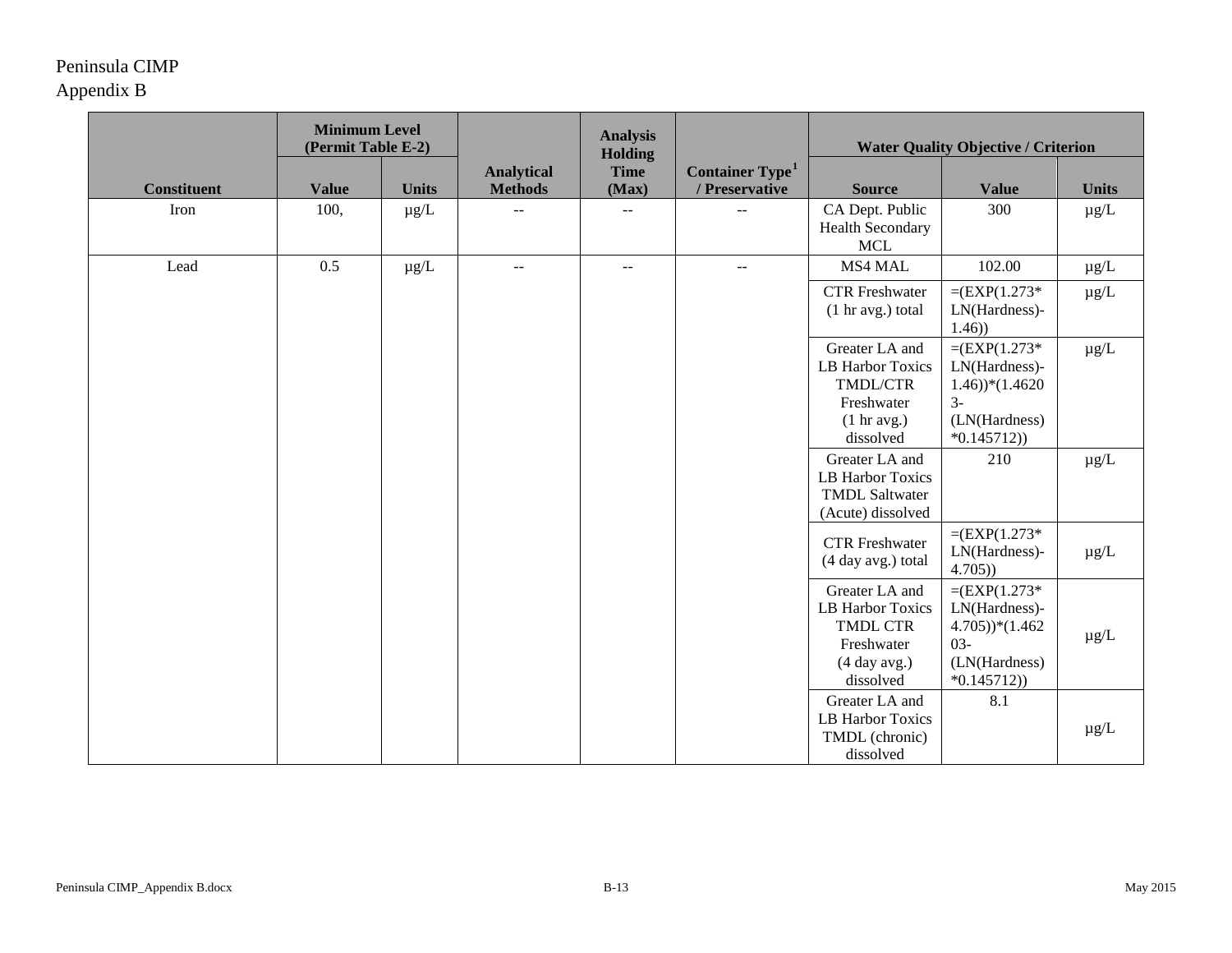|                    | <b>Minimum Level</b><br>(Permit Table E-2) |              |                                     | <b>Analysis</b><br><b>Holding</b> |                                               | <b>Water Quality Objective / Criterion</b>                |                                                                          |              |
|--------------------|--------------------------------------------|--------------|-------------------------------------|-----------------------------------|-----------------------------------------------|-----------------------------------------------------------|--------------------------------------------------------------------------|--------------|
| <b>Constituent</b> | <b>Value</b>                               | <b>Units</b> | <b>Analytical</b><br><b>Methods</b> | <b>Time</b><br>(Max)              | Container Type <sup>1</sup><br>/ Preservative | <b>Source</b>                                             | <b>Value</b>                                                             | <b>Units</b> |
| Nickel             | 1                                          | $\mu g/L$    | $\sim$ $-$                          | $\overline{\phantom{m}}$          | $-$                                           | MS4 MAL                                                   | 27.43                                                                    | $\mu g/L$    |
|                    |                                            |              |                                     |                                   |                                               | <b>CTR</b> Freshwater<br>(1 hr avg.) total                | $=$ (EXP(0.846*<br>LN(Hardness)<br>$+2.255)$                             | $\mu g/L$    |
|                    |                                            |              |                                     |                                   |                                               | <b>CTR</b> Freshwater<br>(1 hr avg.)<br>dissolved         | $=$ (EXP(0.846*<br>LN(Hardness)<br>$+2.255)$ <sup>*</sup> $(0.99$<br>8)  | $\mu g/L$    |
|                    |                                            |              |                                     |                                   |                                               | <b>CTR</b> Freshwater<br>(4 day avg.) total               | $=$ (EXP(0.846*<br>LN(Hardness)<br>$+0.0584)$                            | $\mu g/L$    |
|                    |                                            |              |                                     |                                   |                                               | <b>CTR</b> Freshwater<br>(4 day avg.)<br>dissolved        | $=$ (EXP(0.846*<br>LN(Hardness)<br>$+0.0584)$ <sup>*</sup> $(0.9$<br>97) | $\mu g/L$    |
| Selenium           | $\mathbf{1}$                               | $\mu g/L$    | $\sim$                              | --                                | $-$                                           |                                                           |                                                                          |              |
|                    |                                            |              |                                     |                                   |                                               | <b>CTR</b> Freshwater<br>$(1 \text{ hr avg.})$ total      | 20                                                                       | $\mu g/L$    |
|                    |                                            |              |                                     |                                   |                                               | <b>CTR</b> Freshwater<br>(4 day avg.) total               | 5.0                                                                      | $\mu g/L$    |
| Silver             | 0.25                                       | $\mu$ g/L    | $ -$                                | $- -$                             | $--$                                          | <b>CTR</b> Freshwater<br>(max instant.)<br>(total silver) | $= (EXP(1.72)L)$<br>N(Hardness)-<br>(6.59)                               | $\mu g/L$    |
| Thallium           | 1                                          | $\mu$ g/L    | $\mathbf{u}$                        | $\mathbb{L} \mathbb{L}$           | $\mathbf{u}$                                  | none                                                      | none                                                                     | none         |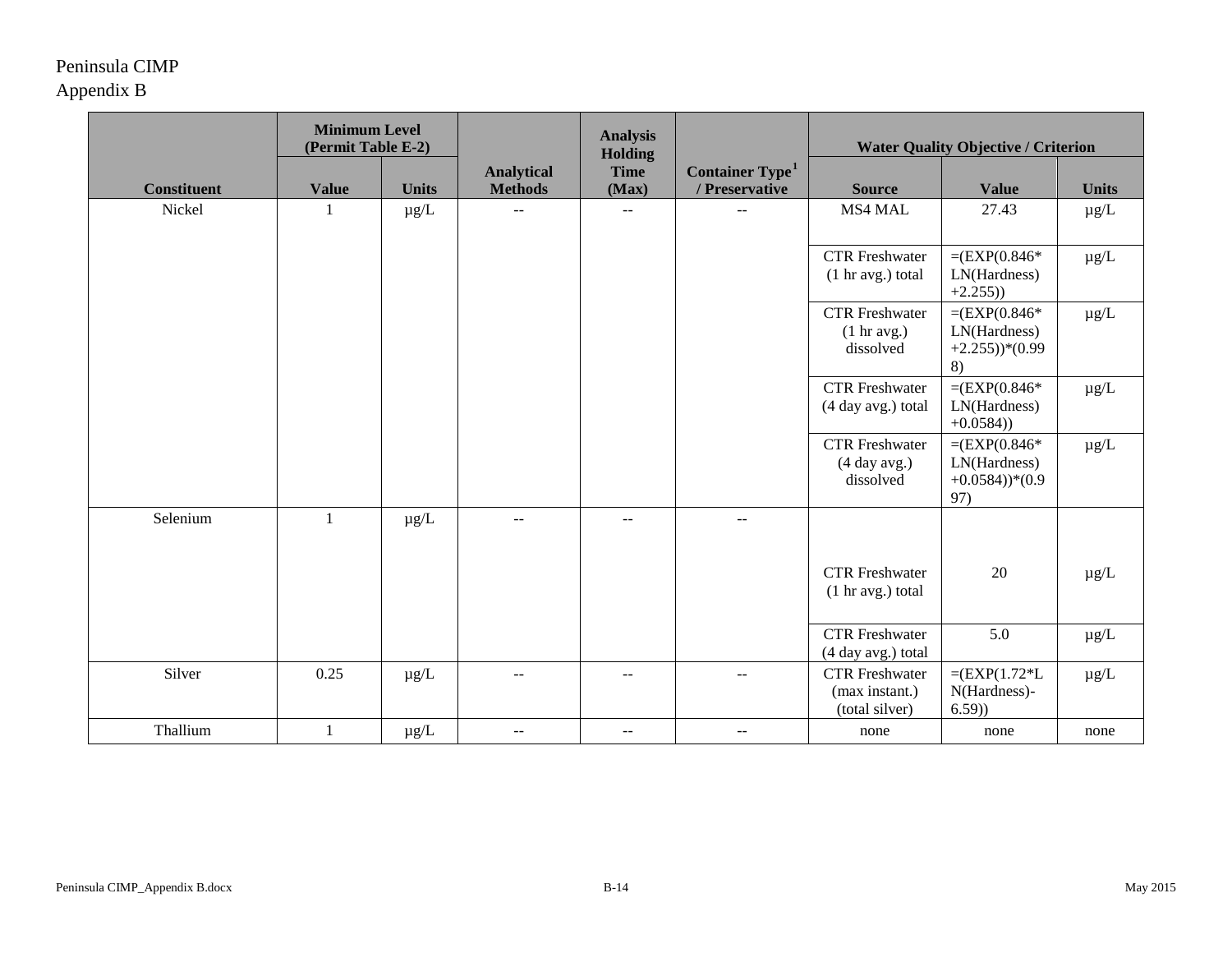|                              | <b>Minimum Level</b><br>(Permit Table E-2) |              |                                     | <b>Analysis</b><br><b>Holding</b> |                                                                     | <b>Water Quality Objective / Criterion</b>                                                         |                                                                           |                 |
|------------------------------|--------------------------------------------|--------------|-------------------------------------|-----------------------------------|---------------------------------------------------------------------|----------------------------------------------------------------------------------------------------|---------------------------------------------------------------------------|-----------------|
| <b>Constituent</b>           | <b>Value</b>                               | <b>Units</b> | <b>Analytical</b><br><b>Methods</b> | <b>Time</b><br>(Max)              | Container Type <sup>1</sup><br>/ Preservative                       | <b>Source</b>                                                                                      | <b>Value</b>                                                              | <b>Units</b>    |
| Zinc                         | $\mathbf{1}$                               | $\mu$ g/L    | $\sim$ $\sim$                       | $\overline{\phantom{a}}$          |                                                                     | MS4 MAL                                                                                            | 641.3                                                                     | $\mu g/L$       |
|                              |                                            |              |                                     |                                   |                                                                     | <b>CTR</b> Freshwater<br>(1 hr avg.) total                                                         | $=$ (EXP(0.8473)<br>*LN(Hardness)<br>$+0.884)$                            | $\mu g/L$       |
|                              |                                            |              |                                     |                                   |                                                                     | Greater LA and<br>LB Harbor Toxics<br>TMDL/CTR<br>Freshwater<br>$(1 \text{ hr avg.})$<br>dissolved | $=$ (EXP(0.8473)<br>*LN(Hardness)<br>$+0.884)$ <sup>*</sup> $(0.97$<br>8) | $\mu\text{g}/L$ |
|                              |                                            |              |                                     |                                   |                                                                     | Greater LA and<br>LB Harbor<br><b>Harbor Toxics</b><br><b>TMDL Saltwater</b><br>(acute) dissolved  | 90                                                                        | $\mu g/L$       |
|                              |                                            |              |                                     |                                   |                                                                     | <b>CTR</b> Freshwater<br>(4 day avg.) total                                                        | $=$ (EXP(0.8473)<br>*LN(Hardness)<br>$+0.884)$                            | $\mu g/L$       |
|                              |                                            |              |                                     |                                   |                                                                     | Greater LA and<br>LB Harbor Toxics<br>TMDL/CTR<br>Freshwater<br>(4 day avg.)<br>dissolved          | $= (EXP(0.8473)$<br>*LN(Hardness)<br>$+0.884)$ <sup>*</sup> $(0.98$<br>6) | $\mu g/L$       |
|                              |                                            |              |                                     |                                   |                                                                     | Greater LA and<br>LB Harbor Toxics<br><b>TMDL Saltwater</b><br>(chronic)<br>dissolved              | 81                                                                        | $\mu g/L$       |
| Total & Dissolved<br>Mercury | 0.5                                        | $\mu g/L$    | EPA 245.7<br>(CVAFS)                | 90 d                              | FP, G, and FP-<br>lined cap $/ 5$<br>mL/L 12N HCl or<br>5 mL/L BrCl | <b>NSWAL</b>                                                                                       | 0.051                                                                     | $\mu\text{g}/L$ |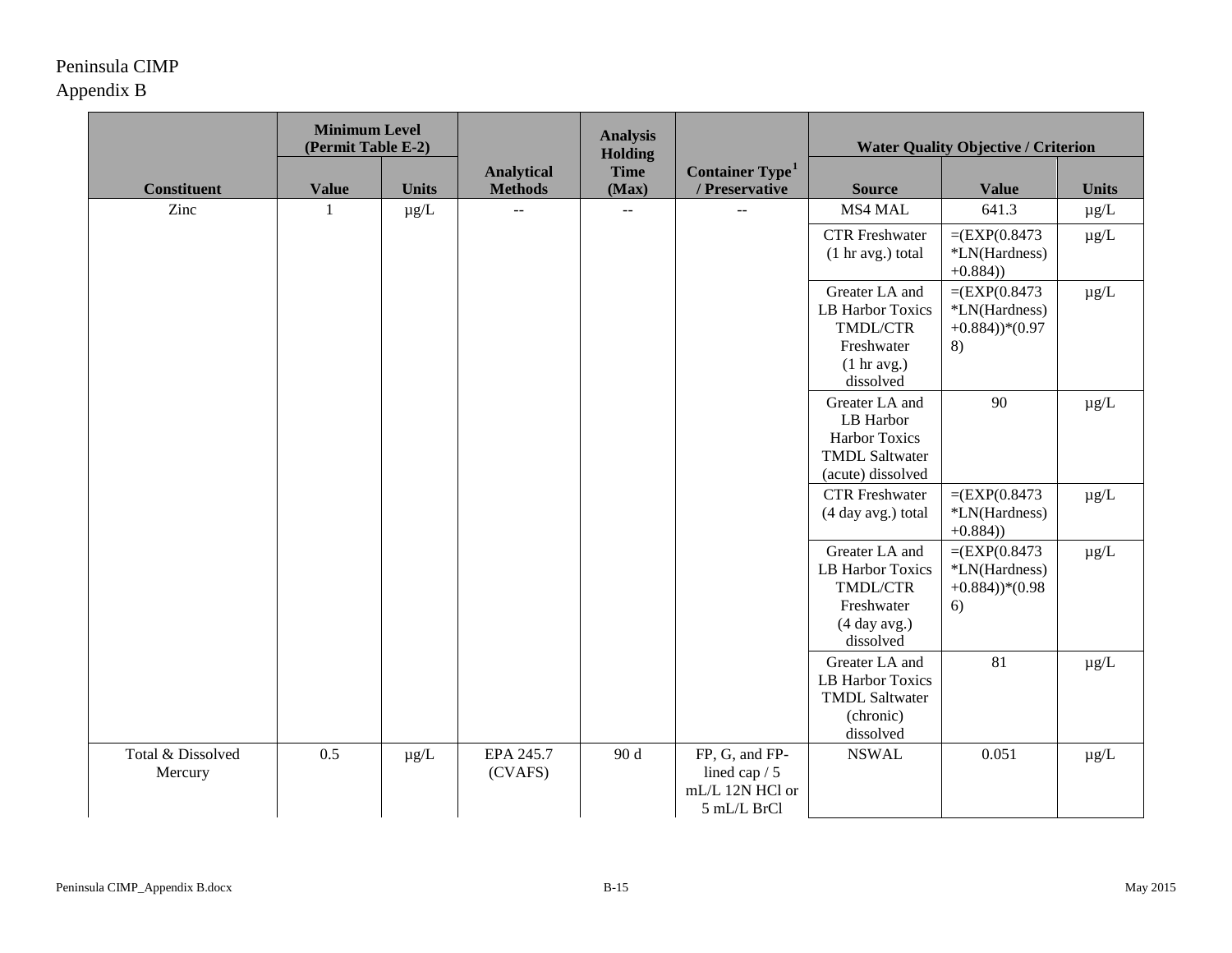<span id="page-16-0"></span>

|                                        | <b>Minimum Level</b><br>(Permit Table E-2) |              |                                     | <b>Analysis</b><br><b>Holding</b>        |                                                                                                   |                                                                                         | <b>Water Quality Objective / Criterion</b> |              |  |  |
|----------------------------------------|--------------------------------------------|--------------|-------------------------------------|------------------------------------------|---------------------------------------------------------------------------------------------------|-----------------------------------------------------------------------------------------|--------------------------------------------|--------------|--|--|
| <b>Constituent</b>                     | <b>Value</b>                               | <b>Units</b> | <b>Analytical</b><br><b>Methods</b> | <b>Time</b><br>(Max)                     | Container Type <sup>1</sup><br>/ Preservative                                                     | <b>Source</b>                                                                           | <b>Value</b>                               | <b>Units</b> |  |  |
|                                        |                                            |              |                                     |                                          |                                                                                                   | MS4 MAL                                                                                 | 0.32                                       | $\mu g/L$    |  |  |
|                                        |                                            |              |                                     |                                          |                                                                                                   | <b>CTR Human</b><br><b>Health Protection</b><br>(30-d avg; fish<br>consumption<br>only) | 0.051                                      | $\mu g/L$    |  |  |
| <b>VOLATILE ORGANIC COMPOUNDS</b>      |                                            |              |                                     |                                          |                                                                                                   |                                                                                         |                                            |              |  |  |
| 2-Chloroethyl vinyl ether <sup>4</sup> | 1                                          | $\mu g/L$    | <b>EPA 624</b>                      | 7 d                                      | G, FP-lined<br>septum / $\text{Cool} \leq 6$<br>$°C, 0.008\%$<br>$Na2S2O3$                        | None                                                                                    | None                                       | $\mu$ g/L    |  |  |
| SEMIVOLATILE ORGANIC COMPOUNDS         |                                            |              | EPA 625<br>SM 6410 B                | $7$ d to ext. $/$<br>$40d$ to<br>analyze | G, FP-lined cap /<br>Cool $\leq 6$ °C,<br>$0.008\%$ Na <sub>2</sub> S <sub>2</sub> O <sub>3</sub> |                                                                                         |                                            |              |  |  |
| <b>ACID COMPOUNDS</b>                  |                                            |              |                                     |                                          |                                                                                                   |                                                                                         |                                            |              |  |  |
| 2-Chlorophenol                         | $\overline{2}$                             | $\mu g/L$    | --                                  |                                          |                                                                                                   | <b>CTR Human</b><br><b>Health Protection</b><br>(Sources of<br>Drinking water)          | 120                                        | $\mu g/L$    |  |  |

 $4$  Permit MRP Table E-2 lists 2-Chloroethyl vinyl ether as a base/neutral semi-volatile organic compound. l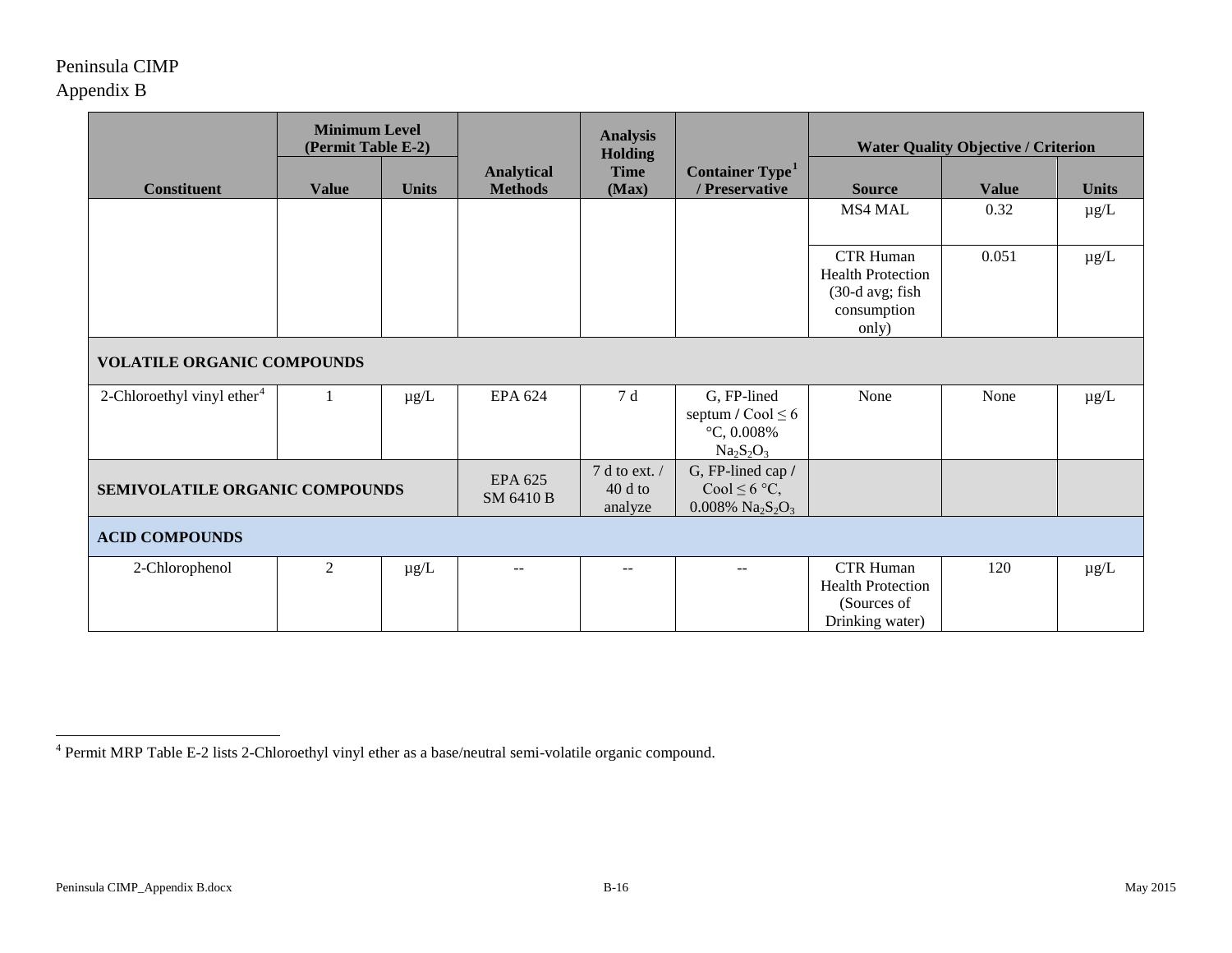|                         | <b>Minimum Level</b><br>(Permit Table E-2) |              |                                               | <b>Analysis</b><br>Holding                    |                                               | <b>Water Quality Objective / Criterion</b>                                                 |                               |              |
|-------------------------|--------------------------------------------|--------------|-----------------------------------------------|-----------------------------------------------|-----------------------------------------------|--------------------------------------------------------------------------------------------|-------------------------------|--------------|
| <b>Constituent</b>      | <b>Value</b>                               | <b>Units</b> | <b>Analytical</b><br><b>Methods</b>           | <b>Time</b><br>(Max)                          | Container Type <sup>1</sup><br>/ Preservative | <b>Source</b>                                                                              | <b>Value</b>                  | <b>Units</b> |
| 4-Chloro-3-methylphenol | $\mathbf{1}$                               | $\mu g/L$    |                                               | $\mathord{\hspace{1pt}\text{--}\hspace{1pt}}$ |                                               | <b>USEPA National</b><br>Recommended<br><b>Water Quality</b><br>Criteria (Taste &<br>Odor) | 3,000                         | $\mu g/L$    |
| 2,4-Dichlorophenol      | $\mathbf{1}$                               | $\mu$ g/L    | $- -$                                         | $\sim$ $\sim$                                 | $-1$                                          | <b>CTR Human</b><br><b>Health Protection</b><br>(Sources of<br>Drinking water)             | 93                            | $\mu g/L$    |
| 2,4-Dimethylphenol      | $\sqrt{2}$                                 | $\mu$ g/L    | $\mathbf{u}$                                  | $\mathbf{u} = \mathbf{v}$                     | $\overline{a}$                                | <b>CTR Human</b><br><b>Health Protection</b><br>(Sources of<br>Drinking water)             | 540                           | $\mu g/L$    |
| 2,4-Dinitrophenol       | 5                                          | $\mu g/L$    | $\mathord{\hspace{1pt}\text{--}\hspace{1pt}}$ | $\mathcal{L}=\mathcal{L}$                     | $\overline{\phantom{a}}$                      | <b>CTR Human</b><br><b>Health Protection</b><br>(Sources of<br>Drinking water)             | 70                            | $\mu g/L$    |
| 2-Nitrophenol           | 10                                         | $\mu g/L$    | $\sim$ $\sim$                                 | $\sim$ $-$                                    | $\mathord{\hspace{1pt}\text{--}\hspace{1pt}}$ | None                                                                                       | None                          | N/A          |
| 4-Nitrophenol           | 5                                          | $\mu$ g/L    | $\sim$ $\sim$                                 | $\overline{a}$                                | $-$                                           | None                                                                                       | None                          | N/A          |
| Pentachlorophenol       | $\overline{2}$                             | $\mu g/L$    | $- -$                                         | $\sim$ $\sim$                                 | --                                            | <b>CTR</b> Fresh Water<br>(4 day avg.)                                                     | $=$ EXP(1.005*p<br>$H-5.134)$ | $\mu g/L$    |
|                         |                                            |              |                                               |                                               |                                               | <b>CTR</b> Freshwater<br>$(1 \text{ hr avg.})$                                             | $=$ EXP(1.005*p<br>$H-4.869$  | $\mu g/L$    |
| Phenol                  | $\mathbf{1}$                               | $\mu g/L$    | $\overline{a}$                                | $\sim$ $\sim$                                 | $\mathord{\hspace{1pt}\text{--}\hspace{1pt}}$ | <b>CTR Human</b><br><b>Health Protection</b><br>(Sources of<br>Drinking water)             | 21,000                        | $\mu g/L$    |
| 2,4,6-Trichlorophenol   | 10                                         | $\mu g/L$    | --                                            | $- -$                                         | $\mathcal{L}_{\mathcal{F}}$                   | <b>CTR Human</b><br><b>Health Protection</b><br>(Sources of<br>Drinking water)             | 2.1                           | $\mu g/L$    |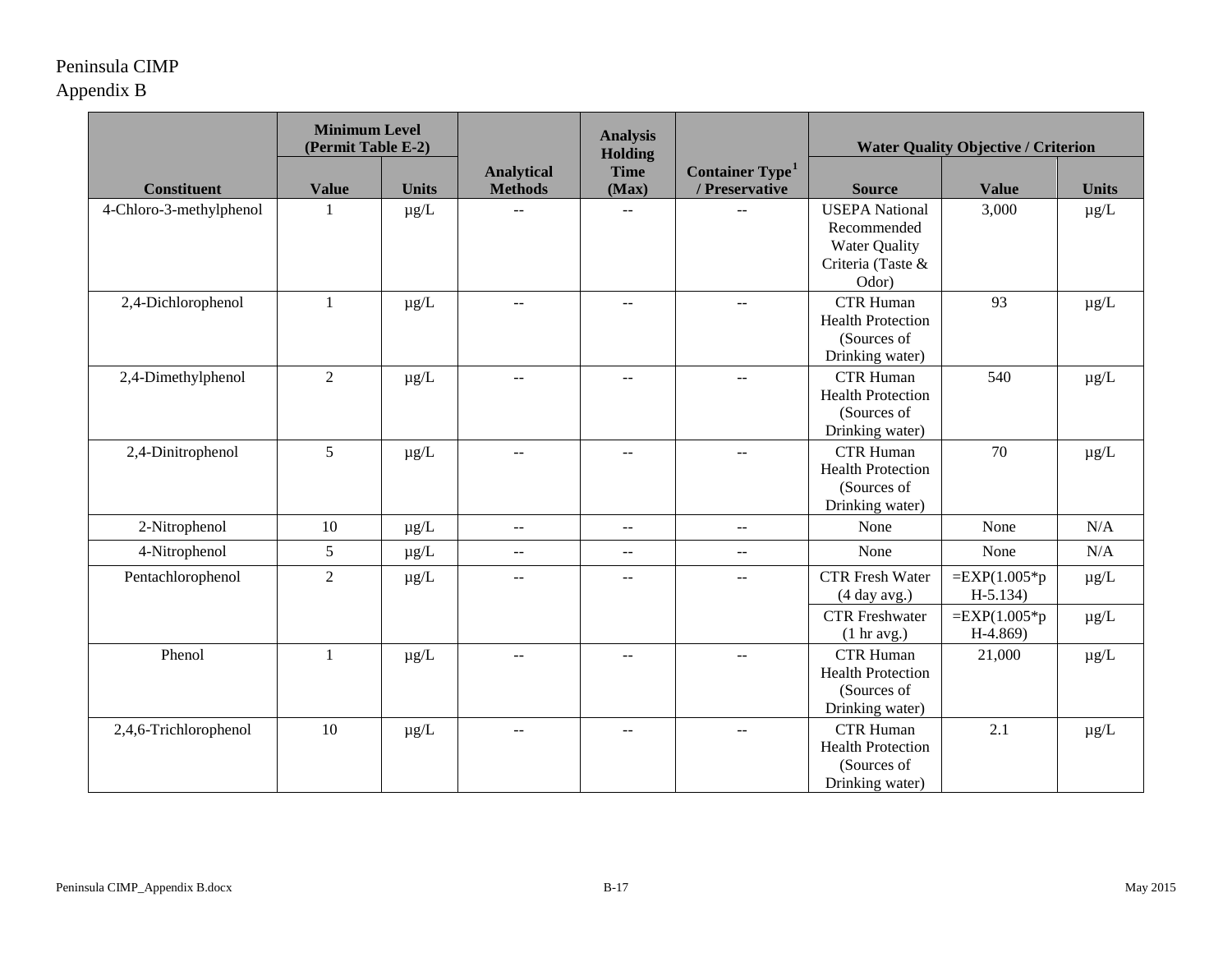|                               | <b>Minimum Level</b><br>(Permit Table E-2) |              |                                               | <b>Analysis</b><br>Holding  |                                                      |                                                                                | <b>Water Quality Objective / Criterion</b> |                  |
|-------------------------------|--------------------------------------------|--------------|-----------------------------------------------|-----------------------------|------------------------------------------------------|--------------------------------------------------------------------------------|--------------------------------------------|------------------|
| <b>Constituent</b>            | <b>Value</b>                               | <b>Units</b> | <b>Analytical</b><br><b>Methods</b>           | <b>Time</b><br>(Max)        | <b>Container Type</b> <sup>1</sup><br>/ Preservative | <b>Source</b>                                                                  | <b>Value</b>                               | <b>Units</b>     |
| <b>BASE/NEUTRAL COMPOUNDS</b> |                                            |              |                                               |                             |                                                      |                                                                                |                                            |                  |
| Acenaphthene                  | $\mathbf{1}$                               | $\mu g/L$    | $-$                                           | $-$                         |                                                      | <b>CTR Human</b><br><b>Health Protection</b><br>(Sources of<br>Drinking water) | 1,200                                      | $\mu g/L$        |
| Acenaphthylene                | $\overline{2}$                             | $\mu g/L$    | $\mathbb{L}^{\mathbb{L}}$                     | $\mathbb{L}^{\mathbb{L}}$   | $\mathbb{L}^{\mathbb{L}}$                            | None                                                                           | None                                       | N/A              |
| Anthracene                    | $\overline{2}$                             | $\mu g/L$    | $\sim$                                        | $\sim$ $\sim$               | $-$                                                  | <b>CTR Human</b><br><b>Health Protection</b><br>(Sources of<br>Drinking water) | 9,600                                      | $\mu g/L$        |
| Benzidine                     | 5                                          | $\mu g/L$    | $\overline{a}$                                | $\overline{a}$              | $\mathbb{L}^{\mathbb{L}}$                            | <b>CTR Human</b><br><b>Health Protection</b><br>(Sources of<br>Drinking water) | 0.00012                                    | $\mu g/L$        |
| 1,2 Benzanthracene            | 5                                          | $\mu g/L$    | $\mathord{\hspace{1pt}\text{--}\hspace{1pt}}$ | $\mathcal{L} = \mathcal{L}$ | $-$                                                  | <b>CTR Human</b><br><b>Health Protection</b><br>(Sources of<br>Drinking water) | 0.0044                                     | $\mu g/L$        |
| Benzo(a)pyrene                | $\overline{2}$                             | $\mu g/L$    | $\mathord{\hspace{1pt}\text{--}\hspace{1pt}}$ | $\mathcal{L} = \mathcal{L}$ | $\mathcal{L}_{\mathcal{F}}$                          | <b>CTR Human</b><br><b>Health Protection</b><br>(Sources of<br>Drinking water) | 0.0044<br>None                             | $\mu g/L$<br>N/A |
| Benzo(g,h,i)perylene          | 5                                          | $\mu g/L$    | $\mathord{\hspace{1pt}\text{--}\hspace{1pt}}$ | $\sim$ $\sim$               | $\mathord{\hspace{1pt}\text{--}\hspace{1pt}}$        | None                                                                           |                                            |                  |
| 3,4 Benzoflouranthene         | 10                                         | $\mu g/L$    | $\overline{\phantom{m}}$                      | $\overline{a}$              | $-$                                                  | <b>CTR Human</b><br><b>Health Protection</b><br>(Sources of<br>Drinking water) | 0.0044                                     | $\mu g/L$        |
| Benzo(k)flouranthene          | $\overline{2}$                             | $\mu g/L$    | $-$                                           | $-$                         | --                                                   | <b>CTR Human</b><br><b>Health Protection</b><br>(Sources of<br>Drinking water) | 0.0044                                     | $\mu g/L$        |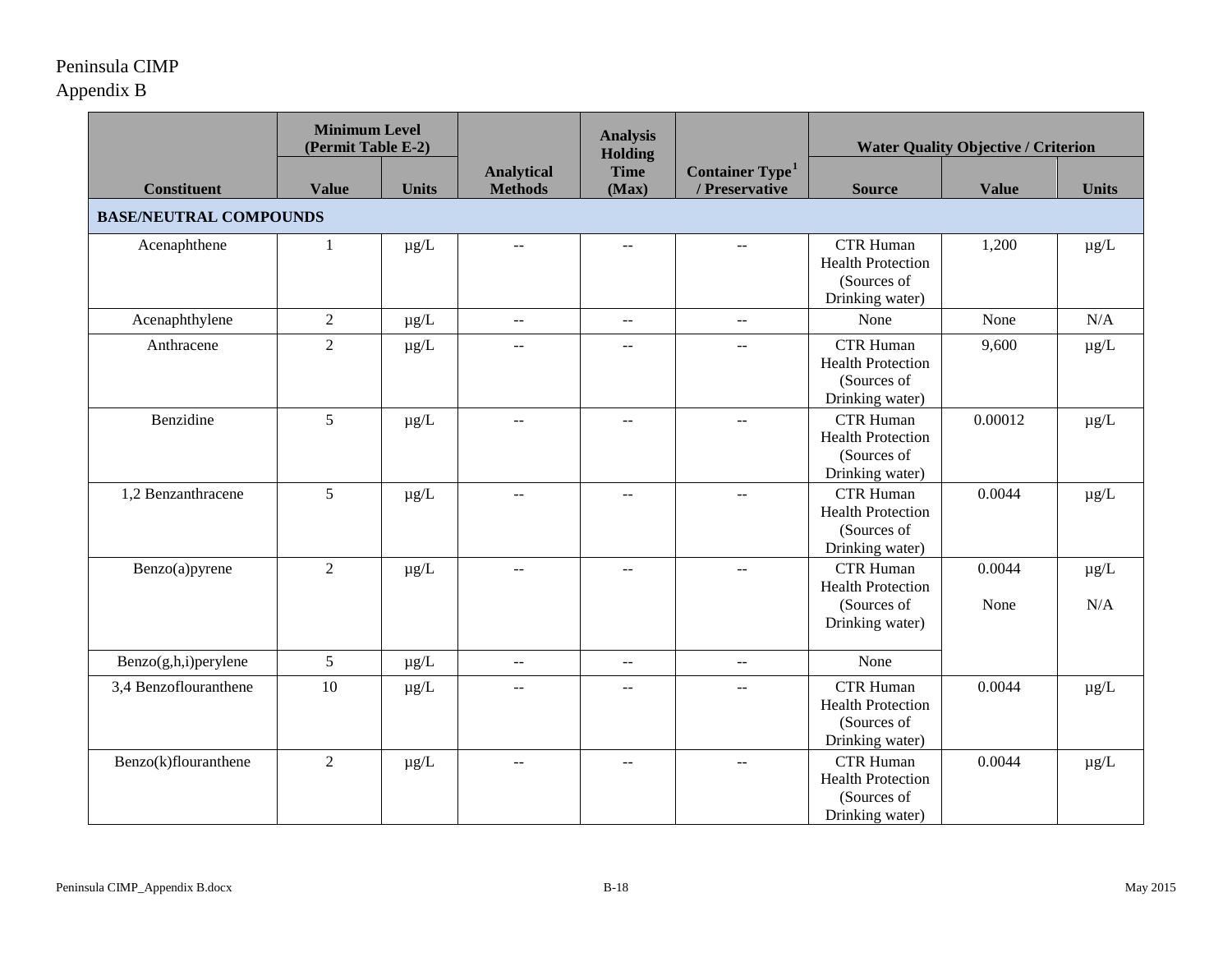|                                 | <b>Minimum Level</b><br>(Permit Table E-2) |              |                                               | <b>Analysis</b><br><b>Holding</b> |                                               | <b>Water Quality Objective / Criterion</b>                                     |              |              |
|---------------------------------|--------------------------------------------|--------------|-----------------------------------------------|-----------------------------------|-----------------------------------------------|--------------------------------------------------------------------------------|--------------|--------------|
| <b>Constituent</b>              | <b>Value</b>                               | <b>Units</b> | <b>Analytical</b><br><b>Methods</b>           | <b>Time</b><br>(Max)              | Container Type <sup>1</sup><br>/ Preservative | <b>Source</b>                                                                  | <b>Value</b> | <b>Units</b> |
| Bis(2-Chloroethoxy)<br>methane  | 5                                          | $\mu g/L$    | --                                            | $\sim$ $-$                        | $\overline{a}$                                | None                                                                           | None         | N/A          |
| Bis(2-Chloroisopropyl)<br>ether | $\overline{2}$                             | $\mu g/L$    | $\mathord{\hspace{1pt}\text{--}\hspace{1pt}}$ | $- -$                             | $\mathord{\hspace{1pt}\text{--}\hspace{1pt}}$ | <b>CTR Human</b><br><b>Health Protection</b><br>(Sources of<br>Drinking water) | 1,400        | $\mu g/L$    |
| Bis(2-Chloroethyl) ether        | $\mathbf{1}$                               | $\mu g/L$    | $\sim$ $\sim$                                 | $\overline{a}$                    | $\mathbb{L}^{\mathbb{L}}$                     | <b>CTR Human</b><br><b>Health Protection</b><br>(Sources of<br>Drinking water) | 0.031        | $\mu g/L$    |
| Bis(2-Ethylhexl) phthalate      | 5                                          | $\mu g/L$    | $\mathord{\hspace{1pt}\text{--}\hspace{1pt}}$ | $\overline{\phantom{m}}$          | $\mathord{\hspace{1pt}\text{--}\hspace{1pt}}$ | <b>CTR Human</b><br><b>Health Protection</b><br>(Sources of<br>Drinking water) | 1.8          | $\mu g/L$    |
| 4-Bromophenyl phenyl<br>ether   | 5                                          | $\mu g/L$    | $\mathcal{L} \mathcal{L}$                     | $\sim$ $-$                        | $\sim$ $-$                                    | None                                                                           | None         | N/A          |
| Butyl benzyl phthalate          | 10                                         | $\mu g/L$    | $\mathcal{L}_{\mathcal{F}}$                   | $\sim$ $-$                        | $\mathord{\hspace{1pt}\text{--}\hspace{1pt}}$ | <b>CTR Human</b><br><b>Health Protection</b><br>(Sources of<br>Drinking water) | 3,000        | $\mu g/L$    |
| 2-Chloronaphthalene             | 10                                         | $\mu g/L$    | $\rightarrow$                                 | $-$                               | $\sim$                                        | <b>CTR Human</b><br><b>Health Protection</b><br>(Sources of<br>Drinking water) | 1700         | $\mu g/L$    |
| 4-Chlorophenyl phenyl<br>ether  | 5                                          | $\mu g/L$    | $\mathbb{L}^{\mathbb{L}}$                     | $\sim$ $\sim$                     | $\mathbf{u}$                                  | None                                                                           | None         | N/A          |
| Chrysene                        | 5                                          | $\mu g/L$    | $\mathbb{L}^{\mathbb{L}}$                     | $\sim$ $\sim$                     | $\mathbf{u}$                                  | <b>CTR Human</b><br><b>Health Protection</b><br>(Sources of<br>Drinking water) | 0.0044       | $\mu g/L$    |
| Dibenzo(a,h)anthracene          | 0.1                                        | $\mu$ g/L    | $ -$                                          | $\sim$ $\sim$                     | $\overline{\phantom{a}}$                      | <b>CTR Human</b><br><b>Health Protection</b><br>(Sources of<br>Drinking water) | 0.0044       | $\mu g/L$    |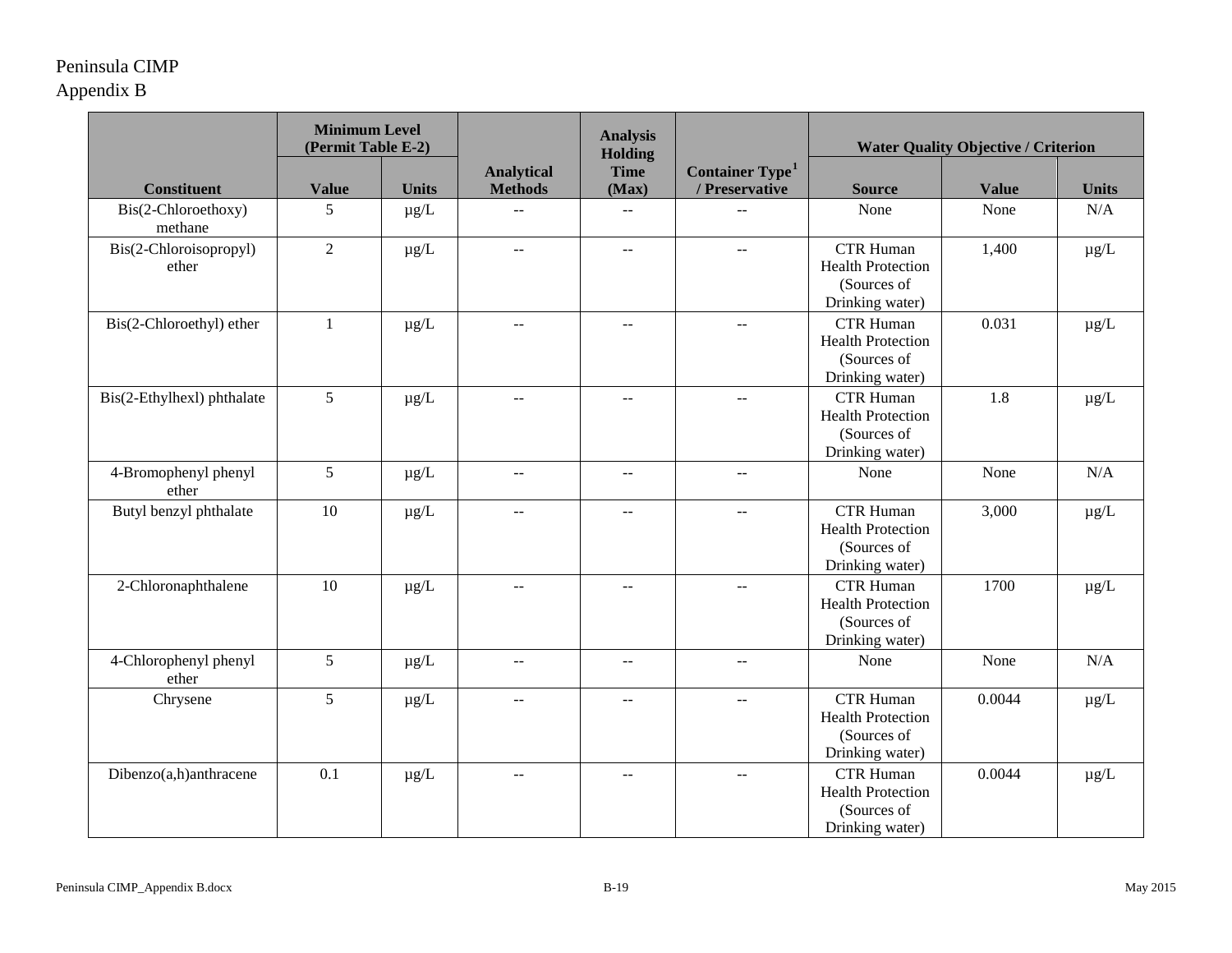|                       | <b>Minimum Level</b><br>(Permit Table E-2) |              |                                     | <b>Analysis</b><br>Holding  |                                                      | <b>Water Quality Objective / Criterion</b>                                     |              |              |
|-----------------------|--------------------------------------------|--------------|-------------------------------------|-----------------------------|------------------------------------------------------|--------------------------------------------------------------------------------|--------------|--------------|
| <b>Constituent</b>    | <b>Value</b>                               | <b>Units</b> | <b>Analytical</b><br><b>Methods</b> | <b>Time</b><br>(Max)        | <b>Container Type</b> <sup>1</sup><br>/ Preservative | <b>Source</b>                                                                  | <b>Value</b> | <b>Units</b> |
| 1,3-Dichlorobenzene   | -1                                         | $\mu g/L$    | $\sim$                              | $\overline{\phantom{a}}$    |                                                      | <b>CTR Human</b><br><b>Health Protection</b><br>(Sources of<br>Drinking water) | 400          | $\mu g/L$    |
| 1,4-Dichlorobenzene   | $\mathbf{1}$                               | $\mu g/L$    | $\sim$ $\sim$                       | $\mathbb{L}^{\mathbb{L}}$   | $\overline{a}$                                       | <b>CTR Human</b><br><b>Health Protection</b><br>(Sources of<br>Drinking water) | 400          | $\mu g/L$    |
| 1,2-Dichlorobenzene   | $\mathbf{1}$                               | $\mu g/L$    | $\overline{\phantom{m}}$            | $\mathcal{L} = \mathcal{L}$ | $--$                                                 | <b>CTR Human</b><br><b>Health Protection</b><br>(Sources of<br>Drinking water) | 2,700        | $\mu g/L$    |
| 3,3-Dichlorobenzidine | 5                                          | $\mu g/L$    | $\mathbf{u}$                        | $\mathbf{u}$                |                                                      | <b>CTR Human</b><br><b>Health Protection</b><br>(Sources of<br>Drinking water) | 0.04         | $\mu g/L$    |
| Diethyl phthalate     | $\overline{2}$                             | $\mu g/L$    | $-$                                 | $- -$                       | $\overline{a}$                                       | <b>CTR Human</b><br><b>Health Protection</b><br>(Sources of<br>Drinking water) | 23,000       | $\mu g/L$    |
| Dimethyl phthalate    | $\overline{2}$                             | $\mu g/L$    | $\overline{a}$                      | $\overline{a}$              | --                                                   | <b>CTR Human</b><br><b>Health Protection</b><br>(Sources of<br>Drinking water) | 313,000      | $\mu g/L$    |
| Di-n-Butyl phthalate  | 10                                         | $\mu$ g/L    | $\overline{a}$                      | $- -$                       | $\overline{\phantom{a}}$                             | <b>CTR Human</b><br><b>Health Protection</b><br>(Sources of<br>Drinking water) | 2,700        | $\mu$ g/L    |
| 2,4-Dinitrotoluene    | 5                                          | $\mu g/L$    | $\overline{\phantom{m}}$            | --                          | --                                                   | <b>CTR Human</b><br><b>Health Protection</b><br>(Sources of<br>Drinking water) | 0.11         | $\mu g/L$    |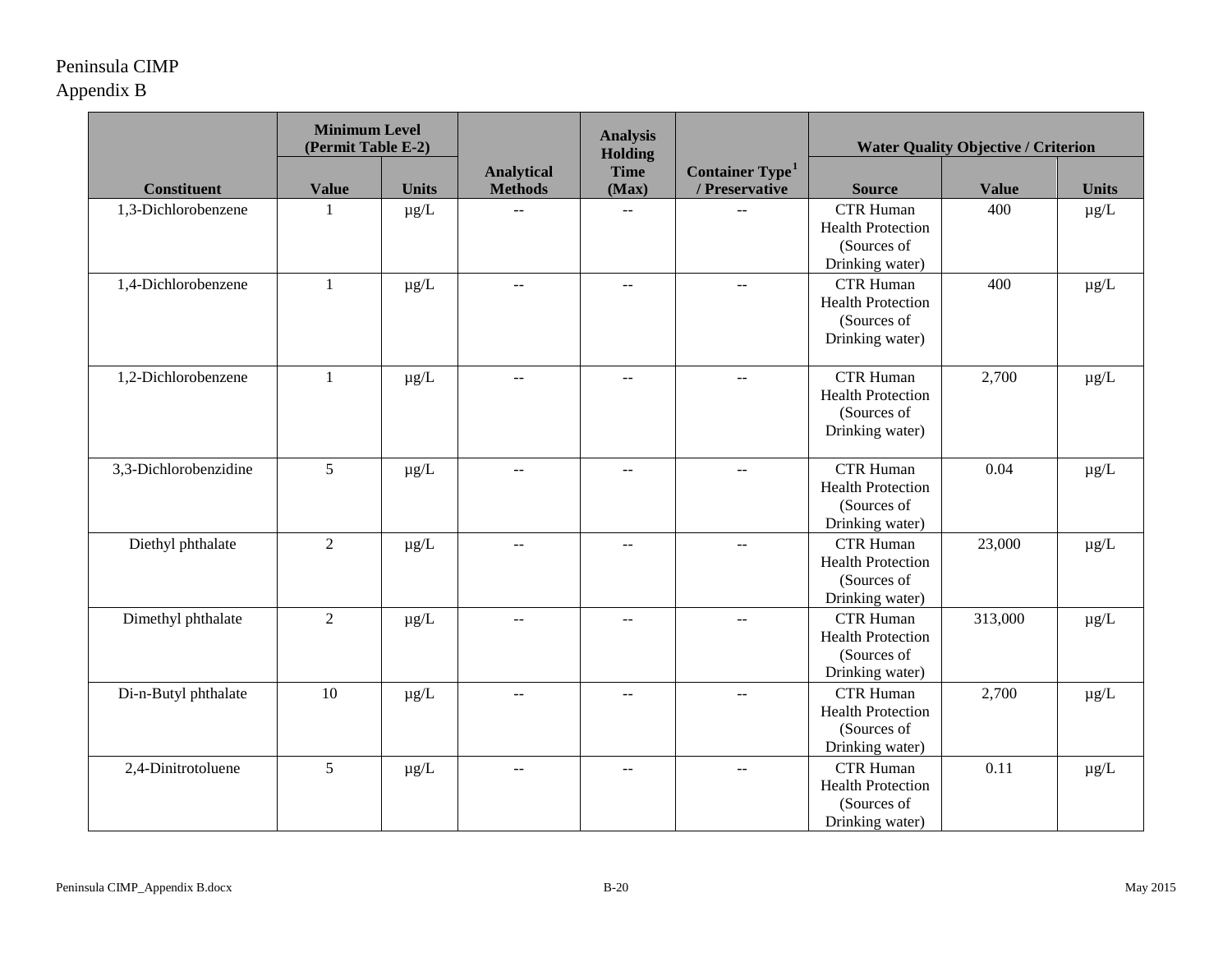|                                | <b>Minimum Level</b><br>(Permit Table E-2) |              |                                     | <b>Analysis</b><br>Holding |                                                      | <b>Water Quality Objective / Criterion</b>                                     |                                |              |
|--------------------------------|--------------------------------------------|--------------|-------------------------------------|----------------------------|------------------------------------------------------|--------------------------------------------------------------------------------|--------------------------------|--------------|
| <b>Constituent</b>             | <b>Value</b>                               | <b>Units</b> | <b>Analytical</b><br><b>Methods</b> | <b>Time</b><br>(Max)       | <b>Container Type</b> <sup>1</sup><br>/ Preservative | <b>Source</b>                                                                  | <b>Value</b>                   | <b>Units</b> |
| 2,6-Dinitrotoluene             | 5                                          | $\mu$ g/L    | $-$                                 | --                         |                                                      | <b>USEPA Toxicity</b><br><b>LOEL</b>                                           | $330$ (acute)<br>230 (chronic) | $\mu$ g/L    |
| 4,6 Dinitro-2-methylphenol     | 5                                          | $\mu g/L$    | $\mathbf{u}$                        | $\mathbf{u}$               | $\overline{a}$                                       | <b>CTR Human</b><br><b>Health Protection</b><br>(Sources of<br>Drinking water) | 13.4                           | $\mu g/L$    |
| 1,2-Diphenylhydrazine          | $\mathbf{1}$                               | $\mu g/L$    | $\overline{a}$                      | $\overline{a}$             | $\overline{a}$                                       | <b>CTR Human</b><br><b>Health Protection</b><br>(Sources of<br>Drinking water) | 0.04                           | $\mu g/L$    |
| Di-n-Octyl phthalate           | 10                                         | $\mu g/L$    | $\mathbf{u}$                        | $\mathbf{u}$               | $\sim$ $\sim$                                        | <b>USEPA Toxicity</b><br><b>LOEL</b>                                           | 940 acute<br>3 chronic         | $\mu g/L$    |
| Fluoranthene                   | 0.05                                       | $\mu g/L$    | $\overline{a}$                      | $ -$                       |                                                      | <b>CTR Human</b><br><b>Health Protection</b><br>(Sources of<br>Drinking water) | 300                            | $\mu g/L$    |
| Fluorene                       | 0.1                                        | $\mu g/L$    | $-$                                 | $\overline{\phantom{m}}$   |                                                      | <b>CTR Human</b><br><b>Health Protection</b><br>(Sources of<br>Drinking water) | 1,300                          | $\mu g/L$    |
| Hexachlorobenzene              | $\mathbf{1}$                               | $\mu g/L$    | $\mathbf{u}$                        | $\mathbf{u}$               |                                                      | <b>CTR Human</b><br><b>Health Protection</b><br>(Sources of<br>Drinking water) | 0.00075                        | $\mu g/L$    |
| Hexachlorobutadiene            | $\mathbf{1}$                               | $\mu g/L$    | $\overline{a}$                      | $\mathbf{u}$               | $\sim$                                               | <b>CTR Human</b><br><b>Health Protection</b><br>(Sources of<br>Drinking water) | 0.44                           | $\mu g/L$    |
| Hexachloro-<br>cyclopentadiene | 5                                          | $\mu g/L$    | $\overline{a}$                      | $\mathbf{u}$               |                                                      | <b>Basin Plan</b>                                                              | 50                             | $\mu g/L$    |
|                                |                                            |              |                                     |                            |                                                      | <b>CTR Human</b>                                                               | 240                            | $\mu g/L$    |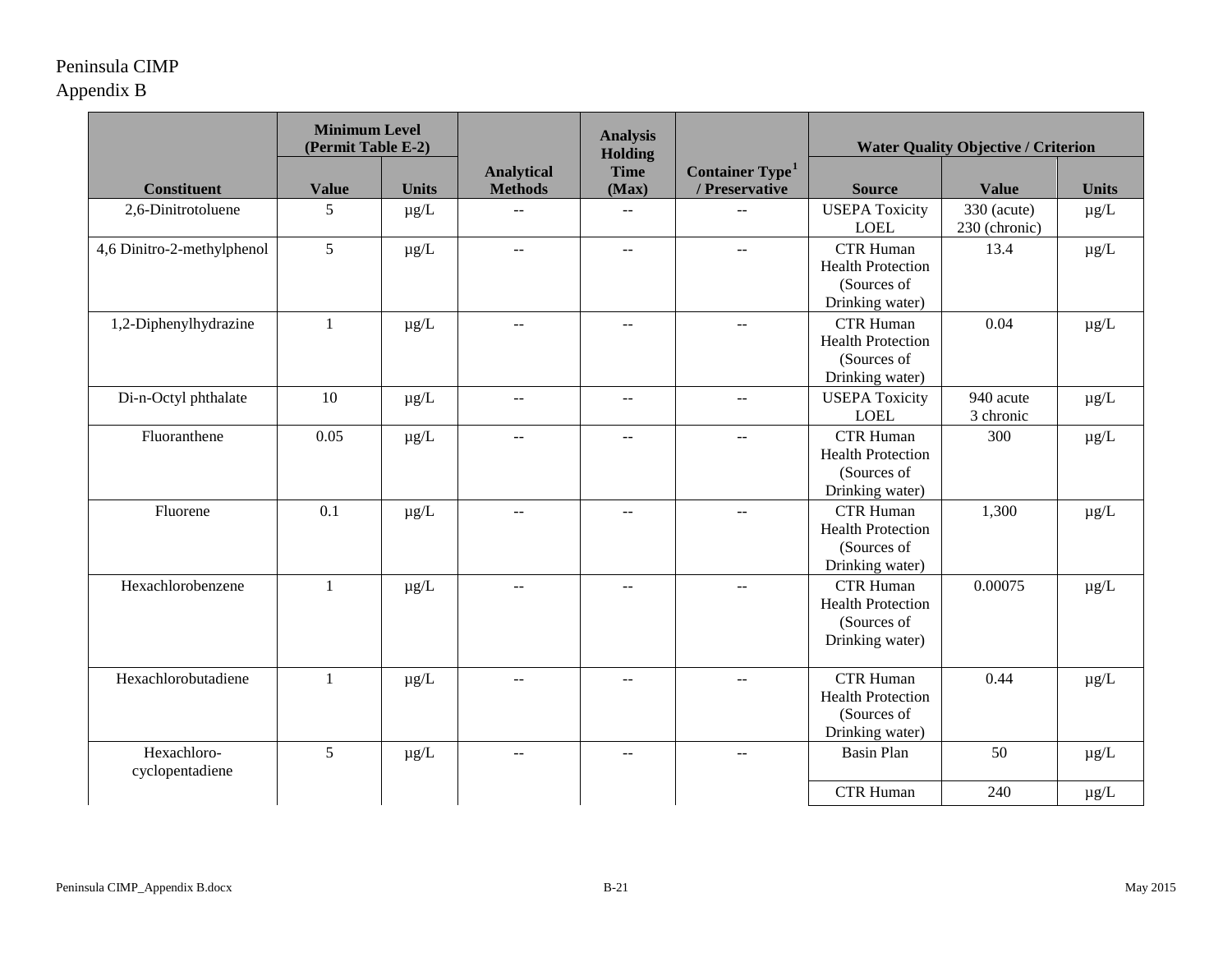|                                | <b>Minimum Level</b><br>(Permit Table E-2) |              |                                     | <b>Analysis</b><br>Holding                    |                                                      | <b>Water Quality Objective / Criterion</b>                                     |                           |              |
|--------------------------------|--------------------------------------------|--------------|-------------------------------------|-----------------------------------------------|------------------------------------------------------|--------------------------------------------------------------------------------|---------------------------|--------------|
| <b>Constituent</b>             | <b>Value</b>                               | <b>Units</b> | <b>Analytical</b><br><b>Methods</b> | <b>Time</b><br>(Max)                          | <b>Container Type</b> <sup>1</sup><br>/ Preservative | <b>Source</b>                                                                  | <b>Value</b>              | <b>Units</b> |
|                                |                                            |              |                                     |                                               |                                                      | <b>Health Protection</b><br>(Sources of<br>Drinking water)                     |                           |              |
| Hexachloroethane               | $\mathbf{1}$                               | $\mu g/L$    | $\sim$                              | $\sim$ $-$                                    | $\mathord{\hspace{1pt}\text{--}\hspace{1pt}}$        | <b>CTR Human</b><br><b>Health Protection</b><br>(Sources of<br>Drinking water) | 1.9                       | $\mu g/L$    |
| Indeno $(1,2,3$ -cd)pyrene     | 0.05                                       | $\mu$ g/L    | $\sim$                              | $\sim$ $\sim$                                 | $\mathbf{u}$                                         | <b>CTR Human</b><br><b>Health Protection</b><br>(Sources of<br>Drinking water) | 0.0044                    | $\mu g/L$    |
| Isophorone                     | 1                                          | $\mu g/L$    | $-$                                 | $ -$                                          | $\overline{a}$                                       | <b>CTR Human</b><br><b>Health Protection</b><br>(Sources of<br>Drinking water) | 8.4                       | $\mu g/L$    |
| Naphthalene                    | 0.2                                        | $\mu g/L$    | $\sim$ $\sim$                       | $\mathord{\hspace{1pt}\text{--}\hspace{1pt}}$ | $\overline{\phantom{a}}$                             | <b>USEPA Toxicity</b><br><b>LOEL</b>                                           | 2300 acute<br>620 chronic | $\mu g/L$    |
| Nitrobenzene                   | 1                                          | $\mu$ g/L    | $\sim$                              | $ -$                                          | $\overline{\phantom{a}}$                             | <b>CTR Human</b><br><b>Health Protection</b><br>(Sources of<br>Drinking water) | 17                        | $\mu g/L$    |
| N-Nitroso-dimethyl amine       | 5                                          | $\mu g/L$    | $-$                                 | $\sim$ $-$                                    | $\overline{\phantom{a}}$                             | <b>CTR Human</b><br><b>Health Protection</b><br>(Sources of<br>Drinking water) | 0.00069                   | $\mu g/L$    |
| N-Nitroso-diphenyl amine       | $\mathbf{1}$                               | $\mu g/L$    | $\overline{a}$                      | $\overline{a}$                                | $\sim$                                               | <b>CTR Human</b><br><b>Health Protection</b><br>(Sources of<br>Drinking water) | 5.0                       | $\mu g/L$    |
| N-Nitroso-di-n-propyl<br>amine | 5                                          | $\mu g/L$    | $-$                                 | 44                                            | $\overline{a}$                                       | <b>CTR Human</b><br><b>Health Protection</b><br>(Sources of<br>Drinking water) | 0.005                     | $\mu g/L$    |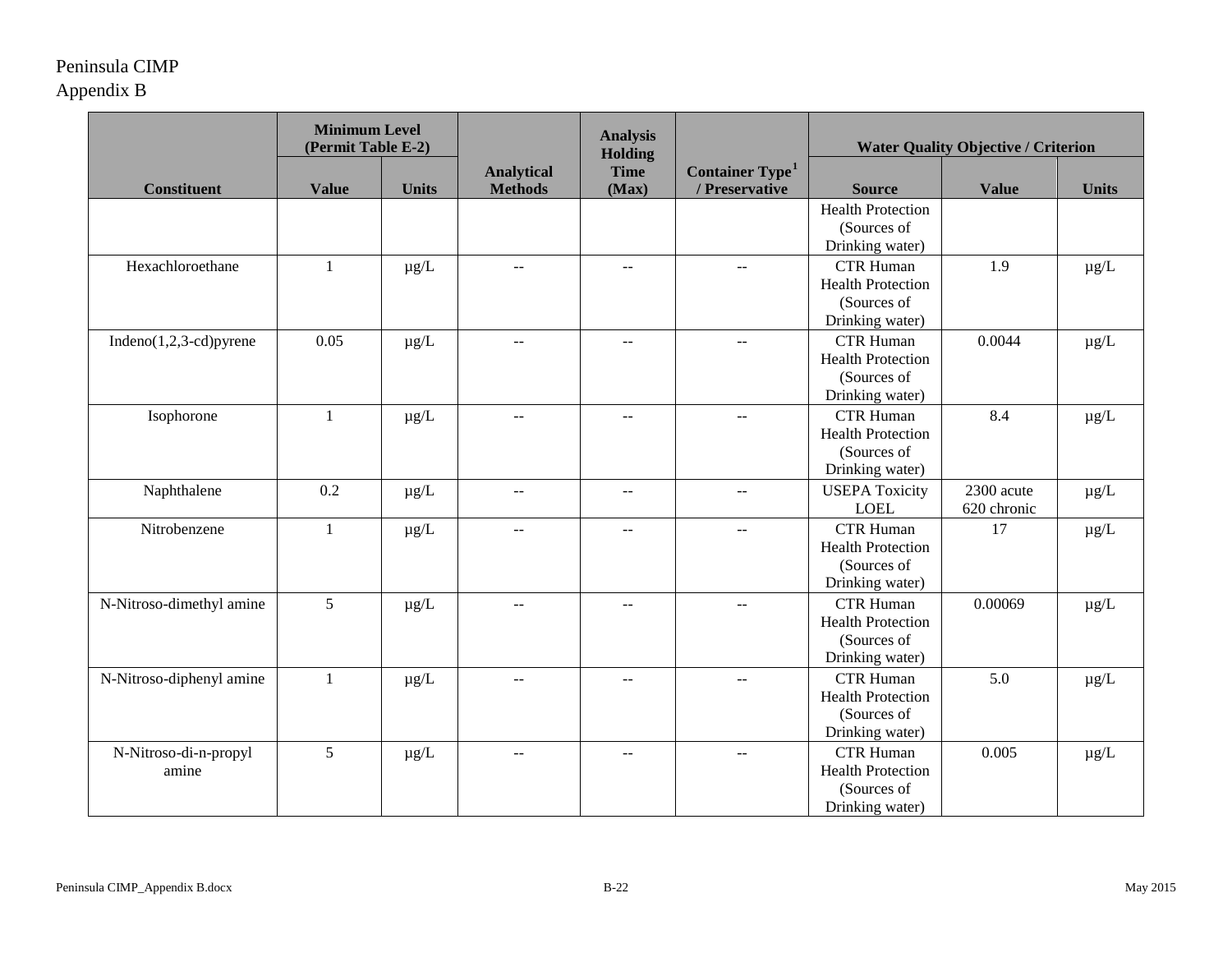|                               | <b>Minimum Level</b><br>(Permit Table E-2) |              |                                                                                                         | <b>Analysis</b><br><b>Holding</b>             |                                                                                                                   |                                                                                | <b>Water Quality Objective / Criterion</b> |              |
|-------------------------------|--------------------------------------------|--------------|---------------------------------------------------------------------------------------------------------|-----------------------------------------------|-------------------------------------------------------------------------------------------------------------------|--------------------------------------------------------------------------------|--------------------------------------------|--------------|
| <b>Constituent</b>            | <b>Value</b>                               | <b>Units</b> | <b>Analytical</b><br><b>Methods</b>                                                                     | <b>Time</b><br>(Max)                          | Container Type <sup>1</sup><br>/ Preservative                                                                     | <b>Source</b>                                                                  | <b>Value</b>                               | <b>Units</b> |
| Phenanthrene                  | 0.05                                       | $\mu$ g/L    | $\overline{a}$                                                                                          | $\mathord{\hspace{1pt}\text{--}\hspace{1pt}}$ | $\overline{\phantom{a}}$                                                                                          | None                                                                           | None                                       | N/A          |
| Pyrene                        | 0.05                                       | $\mu g/L$    | $\overline{a}$                                                                                          | $\mathbf{u} = \mathbf{v}$                     | $\overline{a}$                                                                                                    | <b>CTR Human</b><br><b>Health Protection</b><br>(Sources of<br>Drinking water) | 960                                        | $\mu g/L$    |
| 1,2,4-Trichlorobenzene        | $\mathbf{1}$                               | $\mu g/L$    | $\mathord{\hspace{1pt}\text{--}\hspace{1pt}}$                                                           | $\mathord{\hspace{1pt}\text{--}\hspace{1pt}}$ | $\mathord{\hspace{1pt}\text{--}\hspace{1pt}}$                                                                     | <b>Basin Plan</b>                                                              | 5                                          | $\mu g/L$    |
| <b>CHLORINATED PESTICIDES</b> |                                            |              | EPA-approved<br>analytical<br>methods<br>commercially<br>available in the<br>region (i.e.,<br>EPA 8270) | 7 d to ext. /<br>$40d$ to<br>analyze          | G, FP-lined cap /<br>Cool $\leq 6$ °C,<br>NaOH or H <sub>2</sub> SO <sub>4</sub> ,<br>pH 5-9, 0.008%<br>$Na2S2O3$ |                                                                                |                                            |              |
| Aldrin                        | 0.005                                      | $\mu g/L$    | $-$                                                                                                     | $- -$                                         | $-$                                                                                                               | <b>CTR Human</b><br><b>Health Protection</b><br>(Sources of<br>Drinking water) | 0.00013                                    | $\mu g/L$    |
| alpha-BHC                     | 0.01                                       | $\mu g/L$    | $-$                                                                                                     | $\mathcal{L}_{\mathcal{F}}$                   | $\overline{\phantom{m}}$                                                                                          | <b>CTR Human</b><br><b>Health Protection</b><br>(Sources of<br>Drinking water) | 0.0039                                     | $\mu g/L$    |
| beta-BHC                      | 0.005                                      | $\mu g/L$    | $\sim$ $\sim$                                                                                           | $\mathcal{L} \mathcal{L}$                     | $\mathord{\hspace{1pt}\text{--}\hspace{1pt}}$                                                                     | <b>CTR Human</b><br><b>Health Protection</b><br>(Sources of<br>Drinking water) | 0.014                                      | $\mu g/L$    |
| delta-BHC                     | 0.005                                      | $\mu g/L$    | $\sim$ $\sim$                                                                                           | $\sim$ $\sim$                                 | $\mathcal{L}_{\mathcal{F}}$                                                                                       | None                                                                           | None                                       | N/A          |
| gamma-BHC (lindane)           | 0.02                                       | $\mu$ g/L    | $-$                                                                                                     | $ -$                                          | $\mathbb{L}^{\mathbb{L}}$                                                                                         | <b>CTR</b> Freshwater<br>(1 hr avg.)                                           | 0.95                                       | $\mu g/L$    |
| alpha-chlordane <sup>a</sup>  | 0.1                                        | $\mu g/L$    | $\overline{\phantom{a}}$                                                                                | $\sim$ $\sim$                                 | $\overline{\phantom{m}}$                                                                                          | none                                                                           | none                                       | none         |
| gamma-chlordane <sup>a</sup>  | 0.1                                        | $\mu g/L$    | $\mathcal{L} =$                                                                                         | $\sim$ $-$                                    | $\mathord{\hspace{1pt}\text{--}\hspace{1pt}}$                                                                     | none                                                                           | none                                       | none         |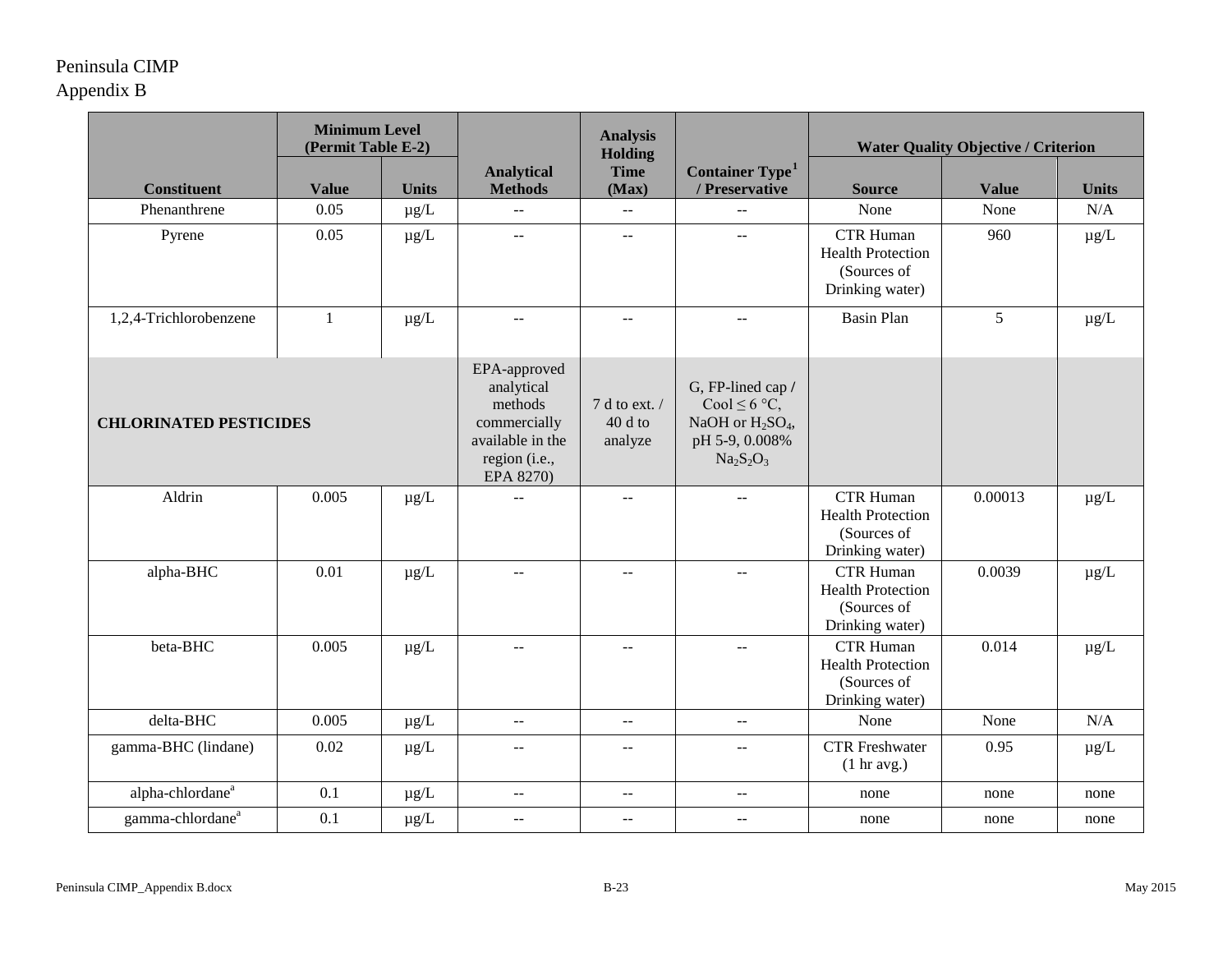|                    | <b>Minimum Level</b><br>(Permit Table E-2) |              |                                     | <b>Analysis</b><br><b>Holding</b> |                                                      | <b>Water Quality Objective / Criterion</b>                                          |                  |                   |
|--------------------|--------------------------------------------|--------------|-------------------------------------|-----------------------------------|------------------------------------------------------|-------------------------------------------------------------------------------------|------------------|-------------------|
| <b>Constituent</b> | <b>Value</b>                               | <b>Units</b> | <b>Analytical</b><br><b>Methods</b> | <b>Time</b><br>(Max)              | <b>Container Type</b> <sup>1</sup><br>/ Preservative | <b>Source</b>                                                                       | <b>Value</b>     | <b>Units</b>      |
| $4,4'-DDD$         | 0.00004                                    | $\mu g/L$    |                                     |                                   |                                                      | Annual WLA<br>Permit Att. M<br><b>SMB DDT</b><br><b>TMDL Water</b><br>Column Target | 27.08<br>0.00017 | g/yr<br>$\mu g/L$ |
|                    |                                            |              |                                     |                                   |                                                      | Machado Lake<br><b>Toxics TMDL</b><br>Water Column<br>Target                        | 0.00084          | $\mu g/L$         |
| $4,4'$ -DDE        | 0.00008                                    | $\mu g/L$    | $\sim$ $\sim$                       | $\sim$ $-$                        | $\overline{a}$                                       | Annual WLA<br>Permit Att. M<br><b>SMB DDT</b><br><b>TMDL Water</b><br>Column Target | 27.08<br>0.00017 | g/yr<br>$\mu g/L$ |
|                    |                                            |              |                                     |                                   |                                                      | Machado Lake<br><b>Toxics TMDL</b><br>Water Column<br>Target                        | 0.00059          | $\mu g/L$         |
| $4,4'$ -DDT        | 0.00008                                    | $\mu g/L$    | $- \, -$                            | --                                | $\mathord{\hspace{1pt}\text{--}\hspace{1pt}}$        | Annual WLA<br>Permit Att. M<br><b>SMB DDT</b><br><b>TMDL Water</b><br>Column Target | 27.08<br>0.00017 | g/yr<br>$\mu g/L$ |
|                    |                                            |              |                                     |                                   |                                                      | Machado Lake<br><b>Toxics TMDL</b><br>Water Column<br>Target                        | 0.00059          | $\mu g/L$         |
|                    |                                            |              |                                     |                                   |                                                      | Greater LA and<br>LB Harbor Toxics<br>TMDL/CTR<br>Freshwater<br>(4 day avg.)        | 0.001            | $\mu g/L$         |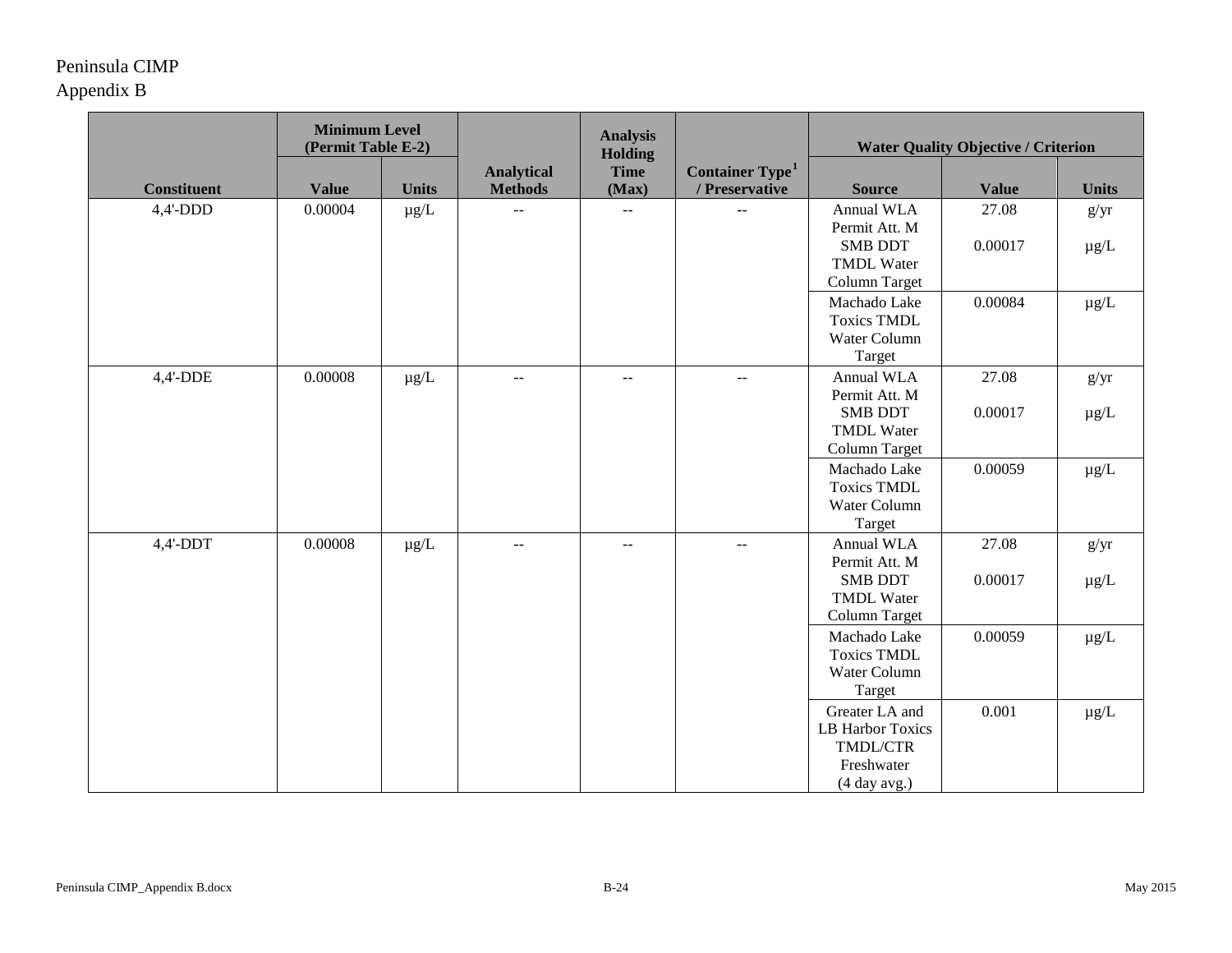|                    | <b>Minimum Level</b><br>(Permit Table E-2) |              |                                     | <b>Analysis</b><br><b>Holding</b> |                                                      |                                                                                | <b>Water Quality Objective / Criterion</b> |                 |  |
|--------------------|--------------------------------------------|--------------|-------------------------------------|-----------------------------------|------------------------------------------------------|--------------------------------------------------------------------------------|--------------------------------------------|-----------------|--|
| <b>Constituent</b> | <b>Value</b>                               | <b>Units</b> | <b>Analytical</b><br><b>Methods</b> | <b>Time</b><br>(Max)              | <b>Container Type</b> <sup>1</sup><br>/ Preservative | <b>Source</b>                                                                  | <b>Value</b>                               | <b>Units</b>    |  |
|                    |                                            |              |                                     |                                   |                                                      | Greater LA and<br>LB Harbor Toxics<br>TMDL/CTR<br>Saltwater<br>(4 day avg.)    | 0.001                                      | $\mu g/L$       |  |
|                    |                                            |              |                                     |                                   |                                                      | Greater LA and<br>LB Harbor Toxics<br>TMDL/CTR<br>Freshwater<br>(1 hr avg.)    | 1.1                                        | $\mu\text{g}/L$ |  |
|                    |                                            |              |                                     |                                   |                                                      | Greater LA and<br>LB Harbor Toxics<br>TMDL/CTR<br>Saltwater<br>(1 hr avg.)     | 0.13                                       | $\mu g/L$       |  |
| Dieldrin           | 0.01                                       | $\mu g/L$    | $- \, -$                            | $- -$                             | $- -$                                                | Machado Lake<br><b>Toxics TMDL</b><br>Water Column<br>Target                   | 0.00014                                    | $ug/L$          |  |
|                    |                                            |              |                                     |                                   |                                                      | Greater LA and<br>LB Harbor Toxics<br>TMDL/CTR<br>Freshwater<br>$(4$ day avg.) | 0.056                                      | $\mu g/L$       |  |
|                    |                                            |              |                                     |                                   |                                                      | Greater LA and<br>LB Harbor Toxics<br>TMDL/CTR<br>Saltwater<br>(4 day avg.)    | 0.0019                                     | $\mu g/L$       |  |
|                    |                                            |              |                                     |                                   |                                                      | Greater LA and<br>LB Harbor Toxics<br>TMDL/CTR<br>Freshwater<br>(1 hr avg.)    | 0.24                                       | $\mu g/L$       |  |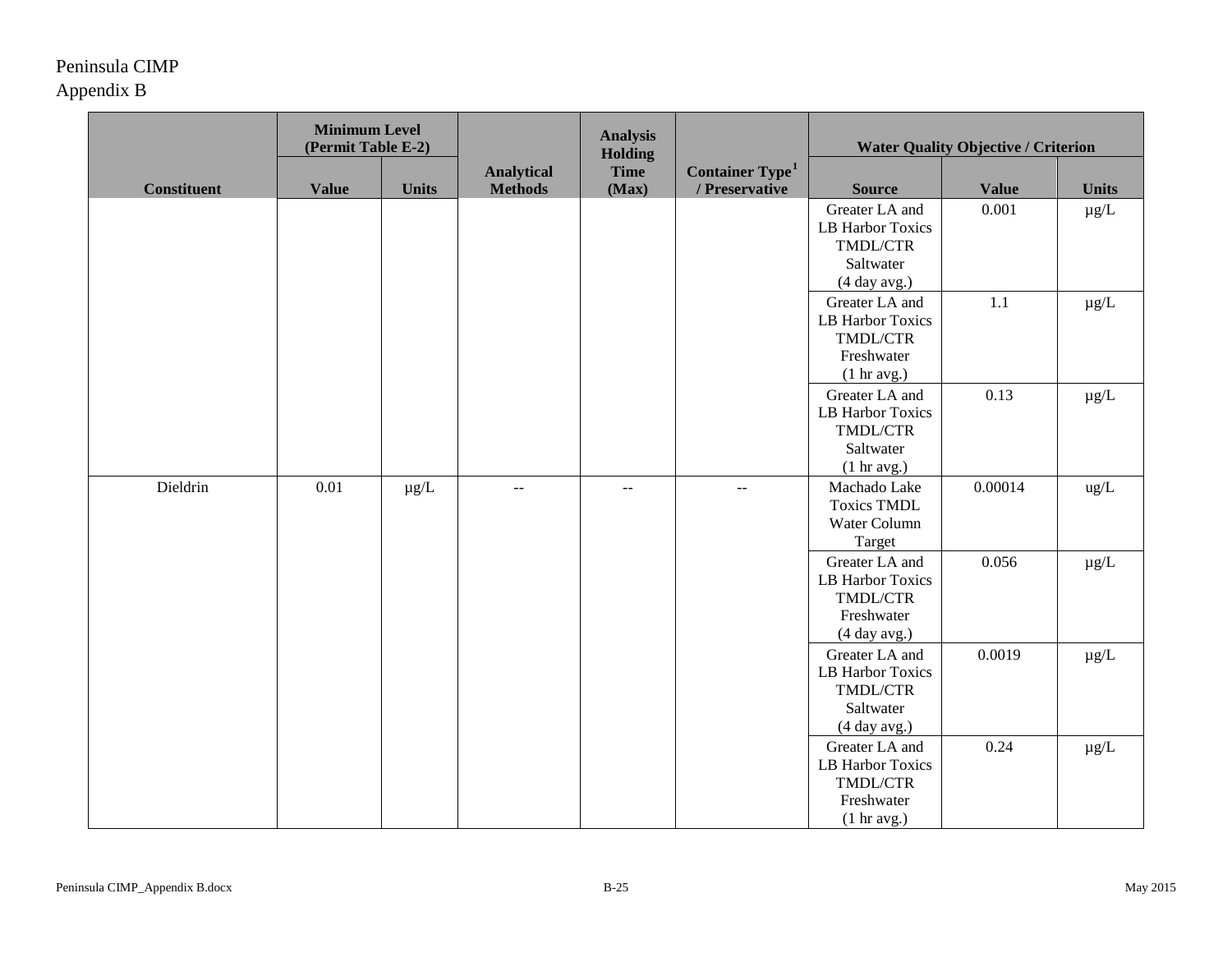|                    | <b>Minimum Level</b><br>(Permit Table E-2) |              |                                               | <b>Analysis</b><br>Holding                    |                                                      | <b>Water Quality Objective / Criterion</b>                                        |              |              |
|--------------------|--------------------------------------------|--------------|-----------------------------------------------|-----------------------------------------------|------------------------------------------------------|-----------------------------------------------------------------------------------|--------------|--------------|
| <b>Constituent</b> | <b>Value</b>                               | <b>Units</b> | <b>Analytical</b><br><b>Methods</b>           | <b>Time</b><br>(Max)                          | <b>Container Type</b> <sup>1</sup><br>/ Preservative | <b>Source</b>                                                                     | <b>Value</b> | <b>Units</b> |
|                    |                                            |              |                                               |                                               |                                                      | Greater LA and<br><b>LB Harbor Toxics</b><br>TMDL/CTR<br>Saltwater<br>(1 hr avg.) | 0.71         | $\mu g/L$    |
| alpha-Endosulfan   | 0.02                                       | $\mu g/L$    | $\sim$ $\sim$                                 | $\mathbf{u}$                                  | $\overline{a}$                                       | <b>CTR</b> Freshwater<br>(4 day avg.)                                             | 0.056        | $\mu g/L$    |
|                    |                                            |              |                                               |                                               |                                                      | <b>CTR</b> Freshwater<br>(max instant.)                                           | 0.22         | $\mu g/L$    |
| beta-Endosulfan    | 0.01                                       | $\mu g/L$    | $\overline{a}$                                | $\overline{a}$                                | $\overline{a}$                                       | <b>CTR</b> Freshwater<br>(4 day avg.)                                             | 0.056        | $\mu g/L$    |
|                    |                                            |              |                                               |                                               |                                                      | <b>CTR Fresh Water</b><br>(max instant.)                                          | 0.22         | $\mu g/L$    |
| Endosulfan sulfate | 0.05                                       | $\mu g/L$    | $\mathbb{L} \mathbb{L}$                       | $\sim$ $\sim$                                 | $\mathbb{H}^{\mathbb{H}}$                            | USEPA 24 hr avg                                                                   | 0.056        | $\mu g/L$    |
| Endrin             | 0.01                                       | $\mu$ g/L    | $\sim$                                        | $\overline{a}$                                | $\overline{a}$                                       | <b>CTR</b> Freshwater<br>(4 day avg.)                                             | 0.036        | $\mu g/L$    |
|                    |                                            |              |                                               |                                               |                                                      | <b>CTR</b> Freshwater<br>$(1 \text{ hr} \text{ avg.})$                            | 0.086        | $\mu g/L$    |
| Endrin aldehyde    | 0.01                                       | $\mu g/L$    | $\mathord{\hspace{1pt}\text{--}\hspace{1pt}}$ | $\mathord{\hspace{1pt}\text{--}\hspace{1pt}}$ | $\mathord{\hspace{1pt}\text{--}\hspace{1pt}}$        | <b>CTR Human</b><br><b>Health Protection</b><br>(Sources of<br>Drinking water)    | 0.76         | $\mu g/L$    |
| Heptachlor         | 0.01                                       | $\mu g/L$    | $\Box$                                        | $\mathord{\hspace{1pt}\text{--}\hspace{1pt}}$ | $\overline{a}$                                       | <b>CTR</b> Freshwater<br>(4 day avg.)                                             | 0.0038       | $\mu g/L$    |
|                    |                                            |              |                                               |                                               |                                                      | <b>CTR</b> Fresh Water<br>(max instant.)                                          | 0.52         | $\mu g/L$    |
| Heptachlor epoxide | 0.01                                       | $\mu g/L$    | $\overline{a}$                                | $- -$                                         | $\overline{a}$                                       | <b>CTR</b> Freshwater<br>(4 day avg.)                                             | 0.0038       | $\mu g/L$    |
|                    |                                            |              |                                               |                                               |                                                      | <b>CTR</b> Freshwater<br>(max instant.)                                           | 0.52         | $\mu g/L$    |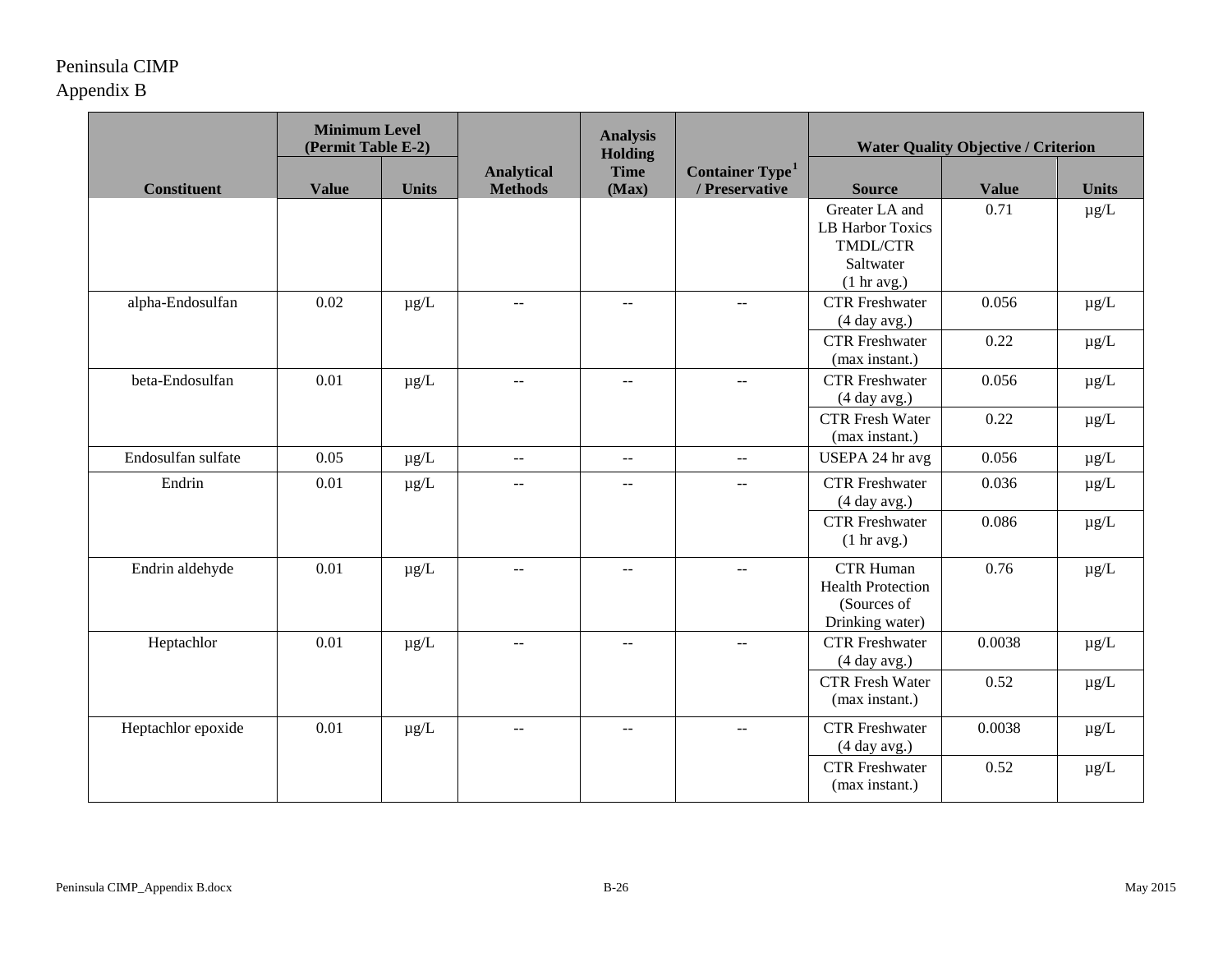|                    | <b>Minimum Level</b><br>(Permit Table E-2) |              |                                     |                      |                                               | <b>Analysis</b><br><b>Holding</b>              |              |              | <b>Water Quality Objective / Criterion</b> |  |
|--------------------|--------------------------------------------|--------------|-------------------------------------|----------------------|-----------------------------------------------|------------------------------------------------|--------------|--------------|--------------------------------------------|--|
| <b>Constituent</b> | Value                                      | <b>Units</b> | <b>Analytical</b><br><b>Methods</b> | <b>Time</b><br>(Max) | Container Type <sup>1</sup><br>/ Preservative | <b>Source</b>                                  | <b>Value</b> | <b>Units</b> |                                            |  |
| Toxaphene          | 0.5                                        | $\mu$ g/L    | $-\,-$                              | $- -$                | $\mathord{\hspace{1pt}\text{--}\hspace{1pt}}$ | <b>CTR</b> Freshwater<br>(4 day avg.)          | 0.0002       | $\mu$ g/L    |                                            |  |
|                    |                                            |              |                                     |                      |                                               | <b>CTR</b> Freshwater<br>$(1 \text{ hr avg.})$ | 0.73         | $\mu g/L$    |                                            |  |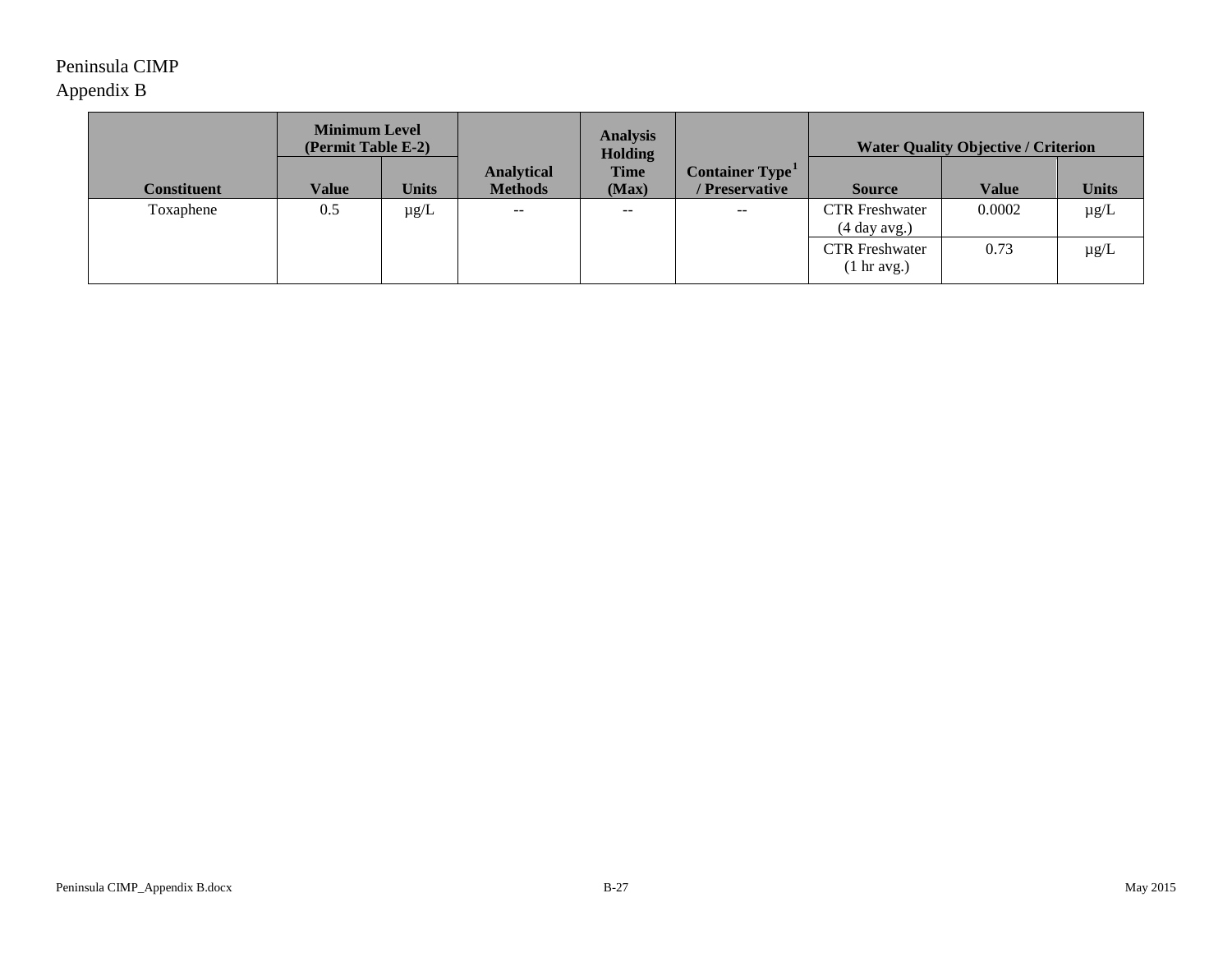|                                                       | <b>Minimum Level</b><br>(Permit Table E-2)              |              |                                                                                                                                                 | <b>Analysis</b><br><b>Holding</b>                 |                                               | <b>Water Quality Objective / Criterion</b>                                   |              |              |  |
|-------------------------------------------------------|---------------------------------------------------------|--------------|-------------------------------------------------------------------------------------------------------------------------------------------------|---------------------------------------------------|-----------------------------------------------|------------------------------------------------------------------------------|--------------|--------------|--|
| <b>Constituent</b>                                    | <b>Value</b>                                            | <b>Units</b> | <b>Analytical</b><br><b>Methods</b>                                                                                                             | <b>Time</b><br>(Max)                              | Container Type <sup>1</sup><br>/ Preservative | <b>Source</b>                                                                | <b>Value</b> | <b>Units</b> |  |
| POLYCHLORINATED BIPHENYLS                             |                                                         |              |                                                                                                                                                 |                                                   |                                               |                                                                              |              |              |  |
| <b>Total PCBs</b><br>(sum of at least<br>40congeners) | range for all<br>congeners:<br>$0.000005 -$<br>0.000020 | $\mu g/L$    | Most sensitive,<br>commercially<br>available<br>analysis in the<br>region (i.e.,<br>Method 1668c,<br>if feasible;<br>otherwise,<br>Method 8270) | 1 yr to<br>$\,$ extract $/$<br>1 yr to<br>analyze | G, FP-lined cap /<br>Cool $\leq 6$ °C         | <b>Basin Plan</b><br>(30 day average)                                        | 0.014        | $\mu g/L$    |  |
|                                                       | <b>Total PCBs:</b><br>0.000020                          | $\mu g/L$    |                                                                                                                                                 |                                                   |                                               | <b>Basin Plan</b><br>(1 day average)                                         | 0.030        | $\mu g/L$    |  |
|                                                       |                                                         |              |                                                                                                                                                 |                                                   |                                               | <b>Basin Plan</b><br>(Human Health)                                          | 0.000070     | $\mu g/L$    |  |
|                                                       |                                                         |              |                                                                                                                                                 |                                                   |                                               | <b>SMB PCB TMDL</b><br>Water Column<br>Target                                | 0.000019     | $\mu g/L$    |  |
|                                                       |                                                         |              |                                                                                                                                                 |                                                   |                                               | PCB TMDL<br>Annual WLA<br>(Permit Att. M)                                    | 140.25       | g/yr         |  |
|                                                       |                                                         |              |                                                                                                                                                 |                                                   |                                               | <b>Basin Plan</b>                                                            | 0.5          | $\mu g/L$    |  |
|                                                       |                                                         |              |                                                                                                                                                 |                                                   |                                               | Machado Lake<br><b>Toxics TMDL</b><br>Water Column<br>Target                 | 0.00017      | ug/L         |  |
|                                                       |                                                         |              |                                                                                                                                                 |                                                   |                                               | Greater LA and<br>LB Harbor Toxics<br>TMDL/CTR<br>Freshwater<br>(4 day avg.) | 0.014        | $\mu g/L$    |  |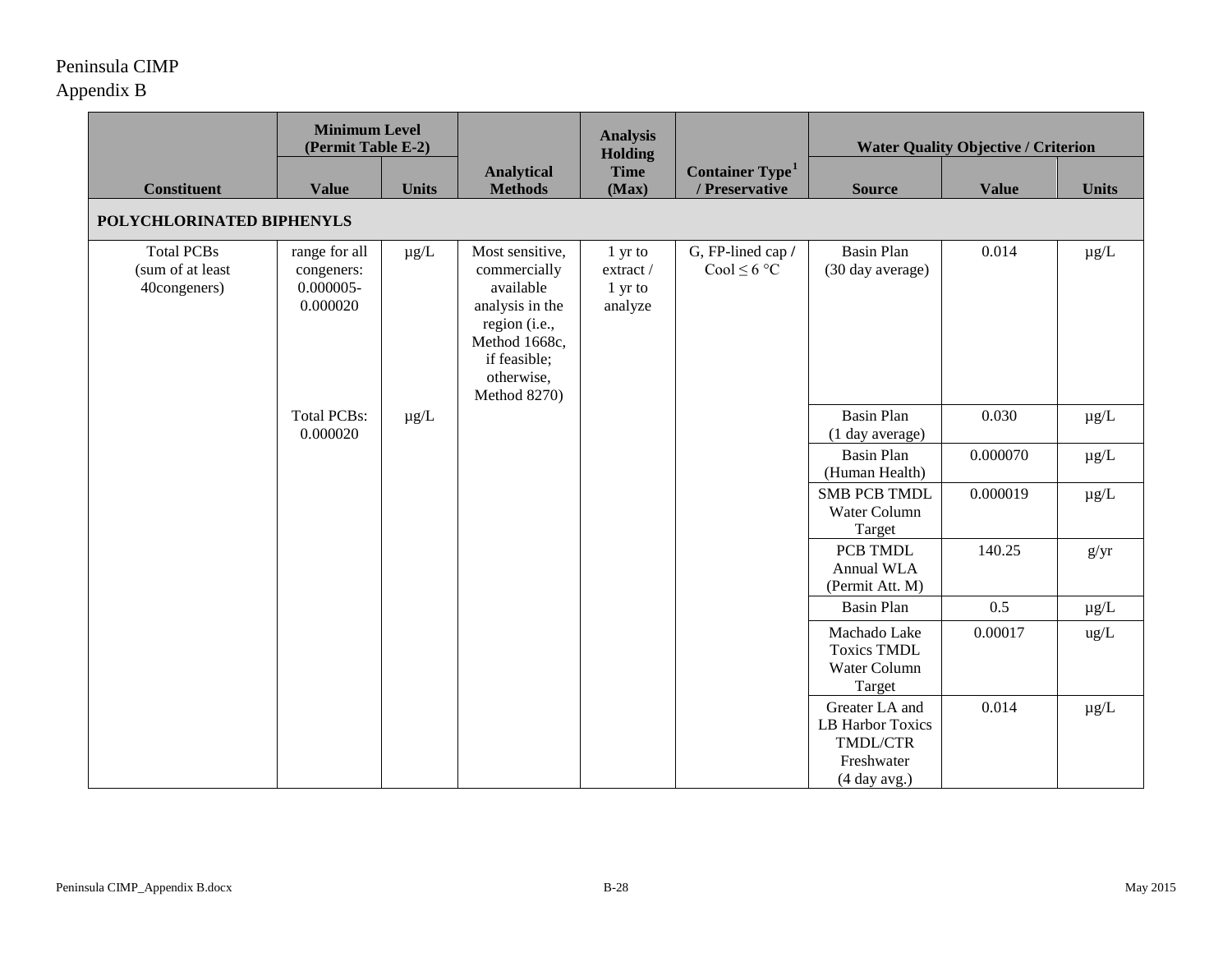|                            | <b>Minimum Level</b><br>(Permit Table E-2) |              |                                      | <b>Analysis</b><br>Holding                         |                                               | <b>Water Quality Objective / Criterion</b>                                         |              |              |
|----------------------------|--------------------------------------------|--------------|--------------------------------------|----------------------------------------------------|-----------------------------------------------|------------------------------------------------------------------------------------|--------------|--------------|
| <b>Constituent</b>         | <b>Value</b>                               | <b>Units</b> | <b>Analytical</b><br><b>Methods</b>  | <b>Time</b><br>(Max)                               | Container Type <sup>1</sup><br>/ Preservative | <b>Source</b>                                                                      | <b>Value</b> | <b>Units</b> |
|                            |                                            |              |                                      |                                                    |                                               | Greater LA and<br><b>LB Harbor Toxics</b><br>TMDL/CTR<br>Saltwater<br>(4 day avg.) | 0.03         | $\mu g/L$    |
|                            |                                            |              |                                      |                                                    |                                               | <b>CTR Human</b><br><b>Health Protection</b><br>(Sources of<br>Drinking water)     | 0.00017      | $\mu g/L$    |
| ORGANOPHOSPHATE PESTICIDES |                                            | EPA 525.2    | 7 d to ext. /<br>$40d$ to<br>analyze | G, FP-lined cap /<br>Cool $\leq 6$ °C, pH<br>$5-9$ |                                               |                                                                                    |              |              |
| Atrazine                   | $\overline{2}$                             | $\mu g/L$    | $\overline{a}$                       | $\overline{a}$                                     | $\overline{a}$                                | <b>Basin Plan</b>                                                                  | $\mathbf{1}$ | $\mu g/L$    |
| Chlorpyrifos               | 0.05                                       | $\mu g/L$    | $\sim$                               | $\sim$ $\sim$                                      | --                                            | <b>CADFG</b><br>Freshwater<br>Aquatic Life<br>(4 day Avg)                          | 0.014        | $\mu g/L$    |
|                            |                                            |              |                                      |                                                    |                                               | <b>CADFG</b><br>Freshwater<br>Aquatic Life<br>(1 hr maximum)                       | 0.02         | $\mu g/L$    |
| Cyanazine                  | $\overline{2}$                             | $\mu g/L$    | EPA 629 / 507                        | $\sim$ $\sim$                                      | $\mathbb{L}^{\mathbb{L}}$                     | None                                                                               | None         | N/A          |
| Diazinon                   | 0.01                                       | $\mu g/L$    | $\mathbb{L} \mathbb{L}$              | $\mathbb{L}^{\mathbb{L}}$                          | $-$                                           | <b>CADFG</b><br>Freshwater<br>Aquatic Life<br>(4 day Avg)                          | 0.05         | $\mu g/L$    |
|                            |                                            |              |                                      |                                                    |                                               | <b>CADFG</b><br>Freshwater<br>Aquatic Life<br>(1 hr maximum)                       | 0.08         | $\mu g/L$    |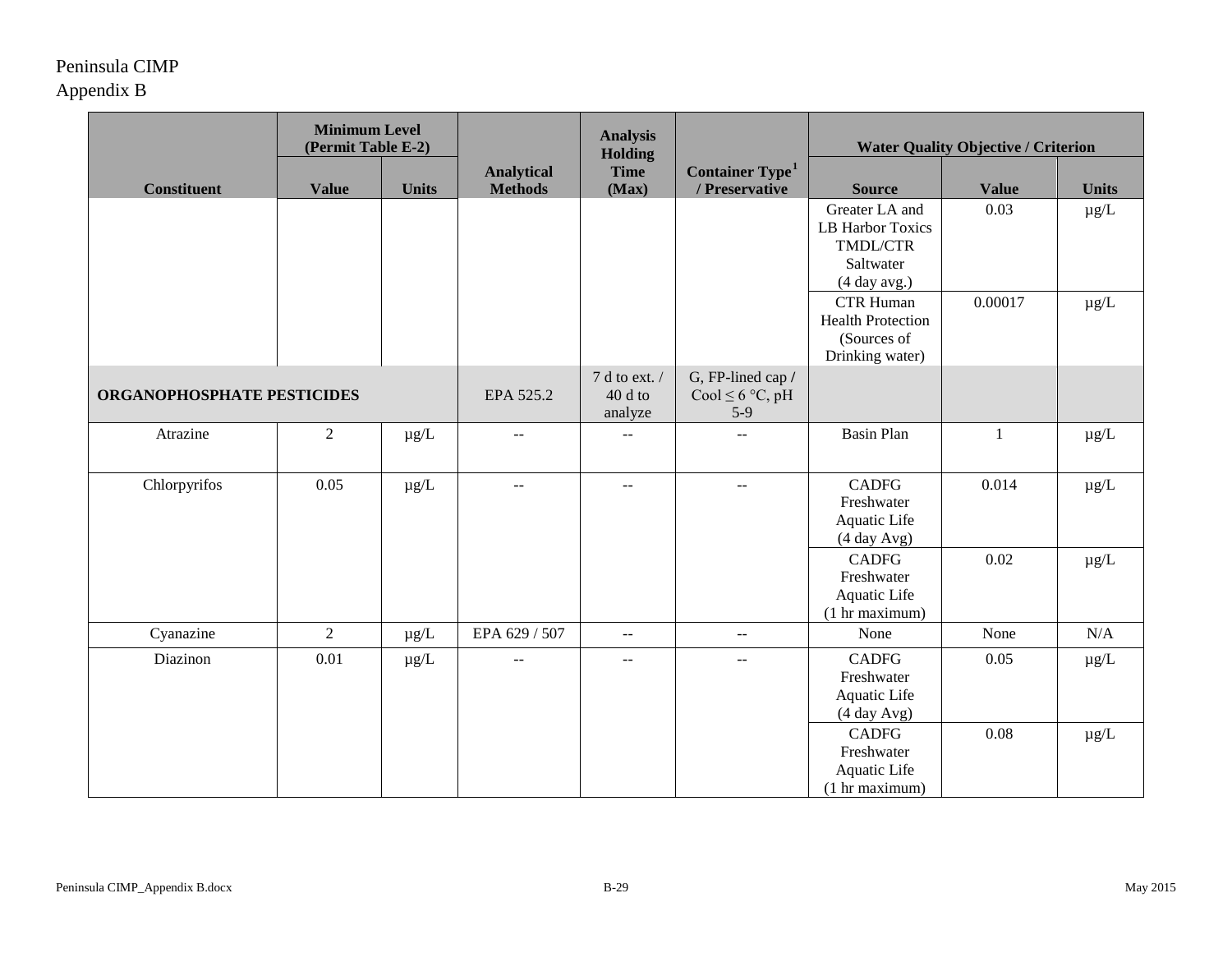|                    | <b>Minimum Level</b><br>(Permit Table E-2) |                                      |                                                    | <b>Analysis</b><br><b>Holding</b>             |                                               | <b>Water Quality Objective / Criterion</b>                                                                                   |                |              |
|--------------------|--------------------------------------------|--------------------------------------|----------------------------------------------------|-----------------------------------------------|-----------------------------------------------|------------------------------------------------------------------------------------------------------------------------------|----------------|--------------|
| <b>Constituent</b> | <b>Value</b>                               | <b>Units</b>                         | <b>Analytical</b><br><b>Methods</b>                | <b>Time</b><br>(Max)                          | Container Type <sup>1</sup><br>/ Preservative | <b>Source</b>                                                                                                                | <b>Value</b>   | <b>Units</b> |
| Malathion          |                                            | $\mu g/L$                            | $\overline{a}$                                     | $\mathbb{H}^{\mathbb{H}}$                     | $\overline{a}$                                | <b>USEPA</b> National<br>Recommended<br>Water Quality<br>Criteria for<br>Freshwater<br>Aquatic Life (max<br>instant.)        | 0.1            | $\mu g/L$    |
| Prometryn          | $\sqrt{2}$                                 | $\mu g/L$                            | $\mathord{\hspace{1pt}\text{--}\hspace{1pt}}$      | $\mathord{\hspace{1pt}\text{--}\hspace{1pt}}$ | --                                            | None                                                                                                                         | None           | N/A          |
| Simazine           | $\overline{2}$                             | $\mu g/L$                            | $\overline{a}$                                     | $\mathbf{u}$                                  | $\overline{a}$                                | <b>Basin Plan</b>                                                                                                            | $\overline{4}$ | $\mu g/L$    |
|                    |                                            |                                      |                                                    |                                               |                                               | <b>USEPA</b> National<br>Recommended<br><b>Water Quality</b><br>Criteria for<br>Freshwater<br>Aquatic Life (max<br>instant.) | 10             | $\mu g/L$    |
| <b>HERBICIDES</b>  |                                            | 7 d to ext. /<br>$40d$ to<br>analyze | G, FP-lined cap /<br>Cool $\leq 6$ °C, pH<br>$5-9$ |                                               |                                               |                                                                                                                              |                |              |
| $2,4-D$            | 10                                         | $\mu$ g/L                            | EPA 615<br><b>SM 6640B</b>                         | $\overline{a}$                                | $\mathbb{L}^{\mathbb{L}}$                     | <b>Basin Plan</b>                                                                                                            | 70             | $\mu g/L$    |
| Glyphosate         | 5                                          | $\mu$ g/L                            | <b>EPA 547</b>                                     | $\sim$ $\sim$                                 | $-$                                           | <b>Basin Plan</b>                                                                                                            | 700            | $\mu g/L$    |
| 2,4,5-TP-SILVEX    | 0.5                                        | $\mu g/L$                            | EPA 615<br><b>SM 6640B</b>                         | $- -$                                         | $\overline{\phantom{a}}$                      | <b>USEPA National</b><br>Recommended<br>Water Quality<br>Criteria for<br>Human Health                                        | 10             | $\mu g/L$    |

<sup>a</sup> There are no water quality objectives explicitly listed for alpha-chlordane and gamma-chlordane; however, total chlordane (which includes alpha-chlordane, gamma-chlordane, oxychlordane, cis-nonachlor, and trans-nonachlor) is listed in the Greater LA and LB Harbor Toxics TMDL with the following water quality criteria: